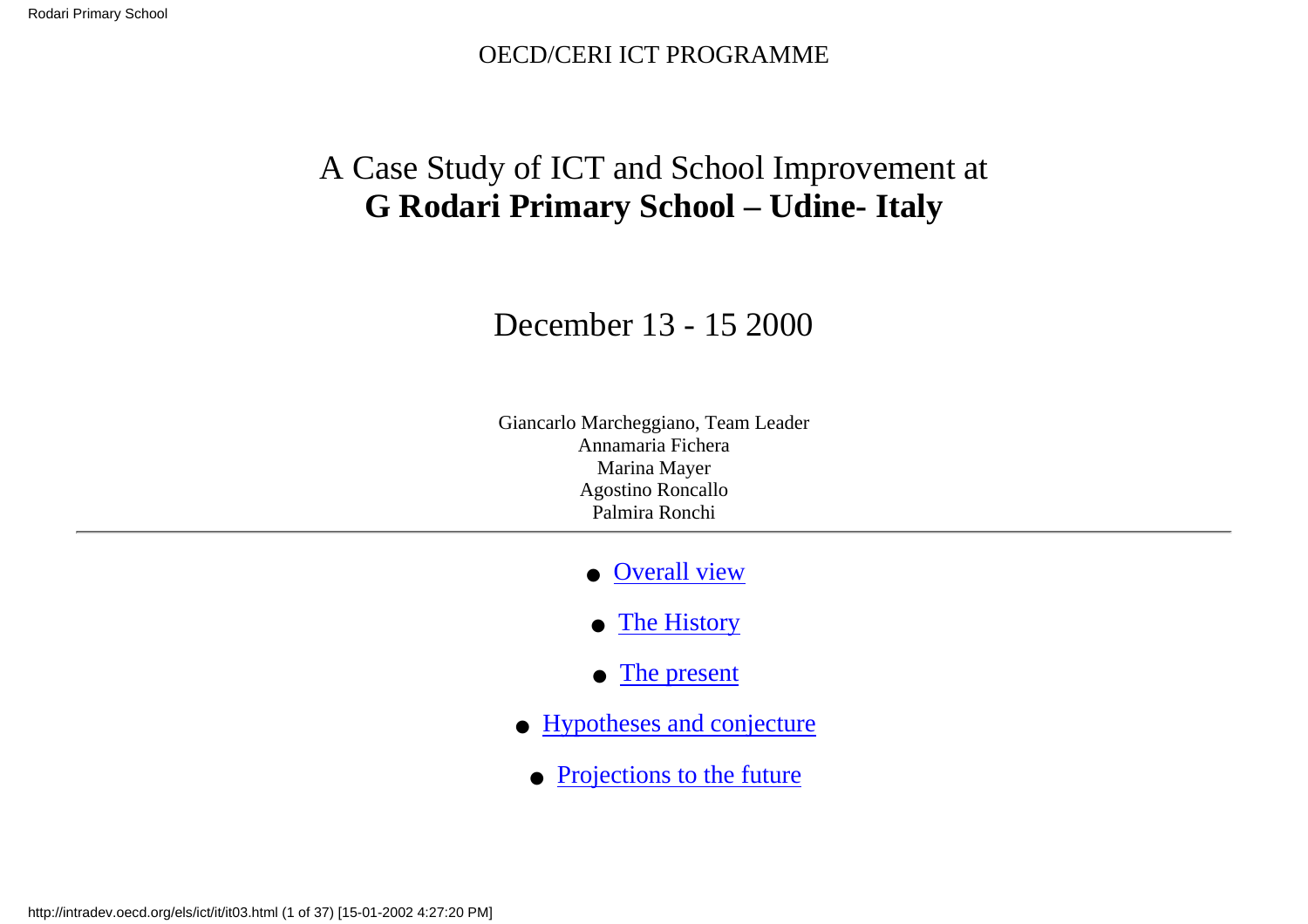- [Appendix A](#page-14-1)
- [Appendix B](#page-17-0)
- [Appendix C](#page-34-0)

## <span id="page-1-0"></span>**Overall view**

>From the interview with the students attending Rodari Primary School until the school year 1999/2000 and now attending the first class of the secondary school.

Interviewer: which kind of efforts did your school make in the last few years in order to improve its didactics and functioning?

*Here I have learnt how to make friends with others, to have a good relation with teachers and to use the computer surfing the net alone.* Interviewer: But does not the school serve to learn history, Italian and maths? Could you state to have the same knowledge of history, Italian and maths as your new mates?

*In my opinion we have learnt the same amount of information learnt by other children, but we learnt it in a different way, maybe funnier and more relaxing.*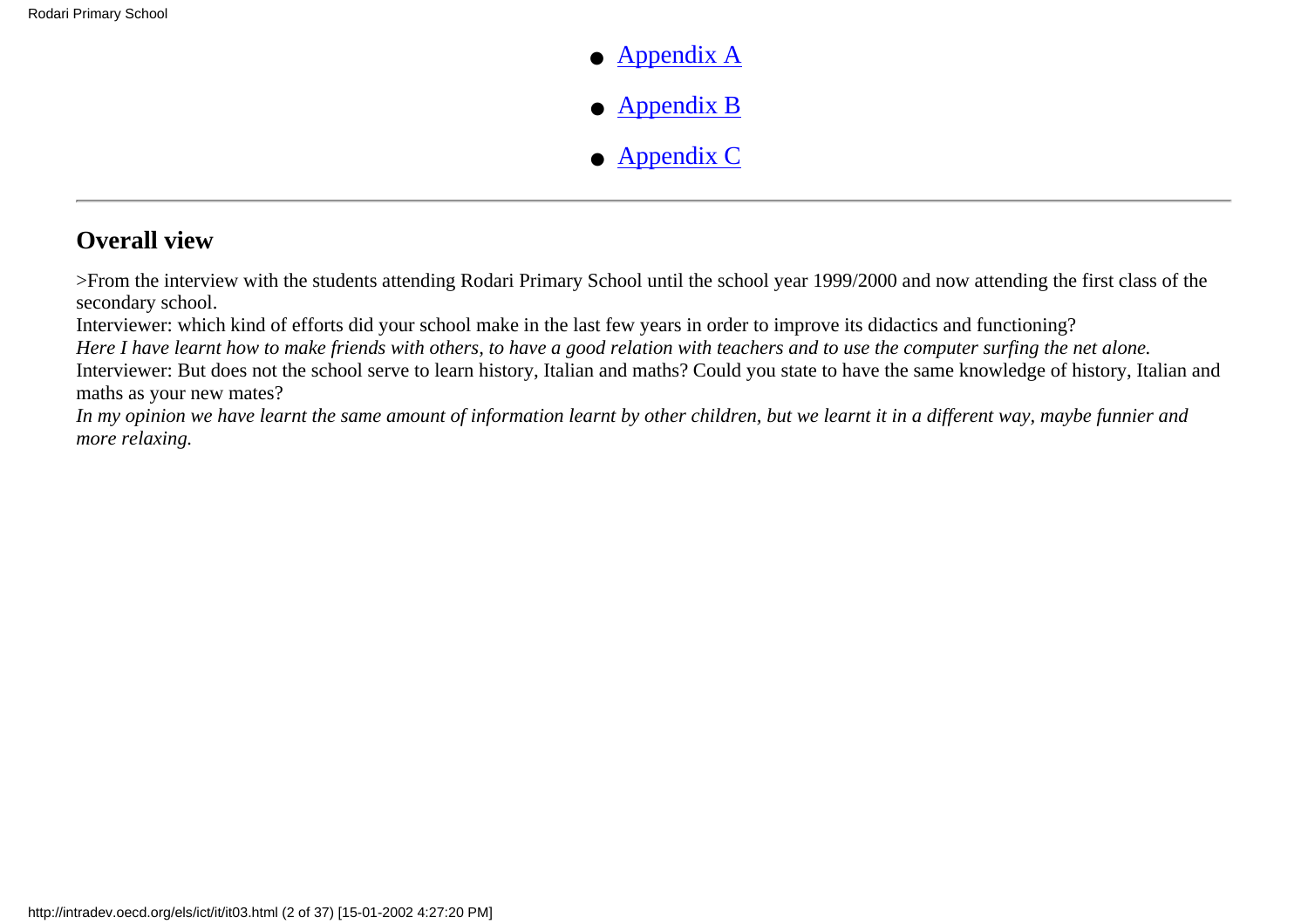<span id="page-2-1"></span><span id="page-2-0"></span>The logo of Gianni Rodari Primary School designed by Francesco Tullio Altan<sup>1</sup> represents two children aboard a book sailing towards new worlds. Altan has also illustrated some books by Gianni Rodari (1920-1980) after whom the school is called. Rodari is the author of lovely books for children and of a valuable "booklet", "Grammatica della fantasia"[2](#page-35-1) (The Grammar of Fantasy: An Introduction to the Art of Inventing Stories) dedicated to anyone *"who thinks that imagination should have a place in education; to anyone who has faith in children's creativeness; to anyone who knows the value of relief that words could have. "Every use of the word to everybody" seems to be a good motto sounding democratic. This is not because everybody should be artist, but because none should be slave."*

It is just the acknowledged value of the word, written, said or drawn, that explains the large use of ICT in this school: communication among children, among teachers, among children and teachers of the same class, of the school, of the area and so on, until the exchanges with the



children hospitalised at Gaslini Hospital in Genoa or those ones in the twinned class in Berlin are included. All this has been the moving cause of the innovation process undergoing for almost 10 years in this school and ICT have been the positive catalyst. The carrier and the places of communication are represented by the walls of this school, of the classes as well as of corridors with their drawings, photos, notes and the garden loved by and crowded with children.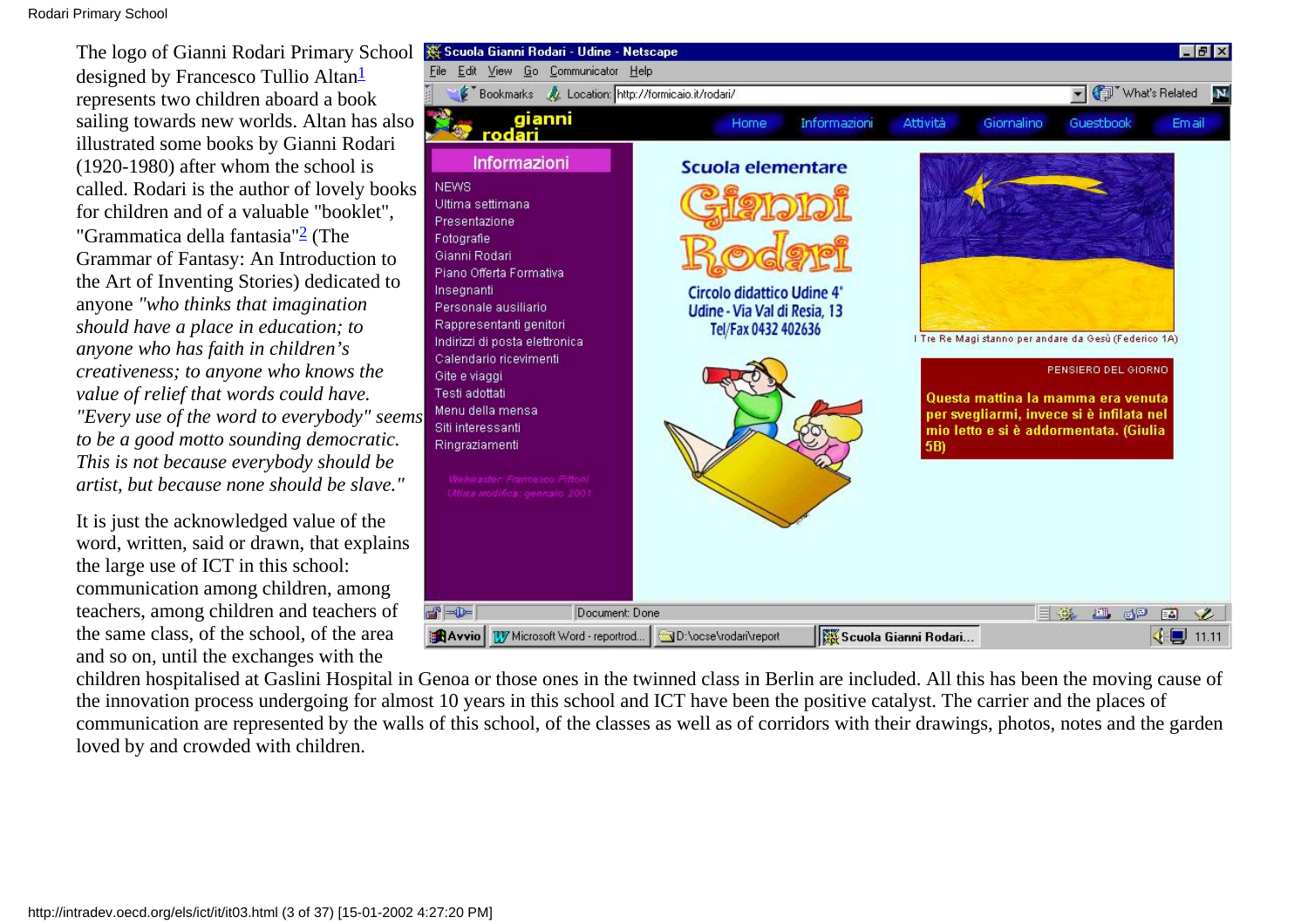There are also labs, such as the one for information technology where classes work, or that one for coordination where teachers meet. Both labs have computers and equipment placed along the walls with a big table in the middle of the room to discuss together, and last but not the least, the school site<http://www.formicaio.it/rodari>.

Every morning all children switch on the computer of their classroom (each classroom has one or two computers, a scanner and a small printer)

They check if it is the birthday of anyone, if their photos have been put on the net and what canteen offers today. As soon as children have a moment of freedom, for example during recreation, or if they finish early the test or are a little bit tired even during lessons, they can switch on the computer, write the "sentence of the day", send a comment to one of the many school's web-forums, send their own contribution to the editorial staff of the school's newspaper or vote for the net-poll. The last

one in December is on Christmas' celebrations: is it better the crib or the Christmas tree? Results are





not yet available on the net  $(20/12/00)$ , but they will be soon presented in the form of histogram together with a selection of the most interesting issues.

Once a week each class goes into the "lab for information technology". There are 11 computers and children can work in groups made up of two, maximum three people for each keyboard. They can surf the net, the youngest use the Intranet

almost exclusively, they can consult CD-ROMs, compose hypertexts, participate in forums, chats and videoconferences.

The site on the web has only a little part of Intranet resources, realised almost exclusively by the responsible for ICT, the teacher Pittoni, but it is rich in contributions coming from the work of all classes, teachers, school personnel, children and from the engagement of the manager. All this has the object to let innovation become school culture and not remain the place in which some innovators in the forefront could make experiments.

All this makes possible that also people that are most reluctant to introduce new technologies participate in site's updating supported and helped by colleagues and, as a result, works and photos of classes' activities are regularly input.

In this way the site is a meeting point in a school in which there are many projects and activities including or not the use of ICT: a visit to a museum or a school trip are suggested also by teachers who do not adore computers thanks to the support of the responsible for ICT and of the most expert teachers. On the other hand these initiatives can be shared with everybody through the distribution on the web of related photos and stories; thanks to web-forums they can become object of general discussion within the school. Web-forums are started in order to allow children and teachers belonging to other classes to say what they think on that particular experience, to open a virtual window onto the world outside the school by using the e-mail of the class in order to correspond with children of the school in the town that is the destination of the trip and so on. Parents are satisfied with progress made by their children and most look at the school if not with envy but looking back with regret on the fact that they did not have such chances. The dialogue between parents and teachers is very lively. There are many meeting opportunities and they are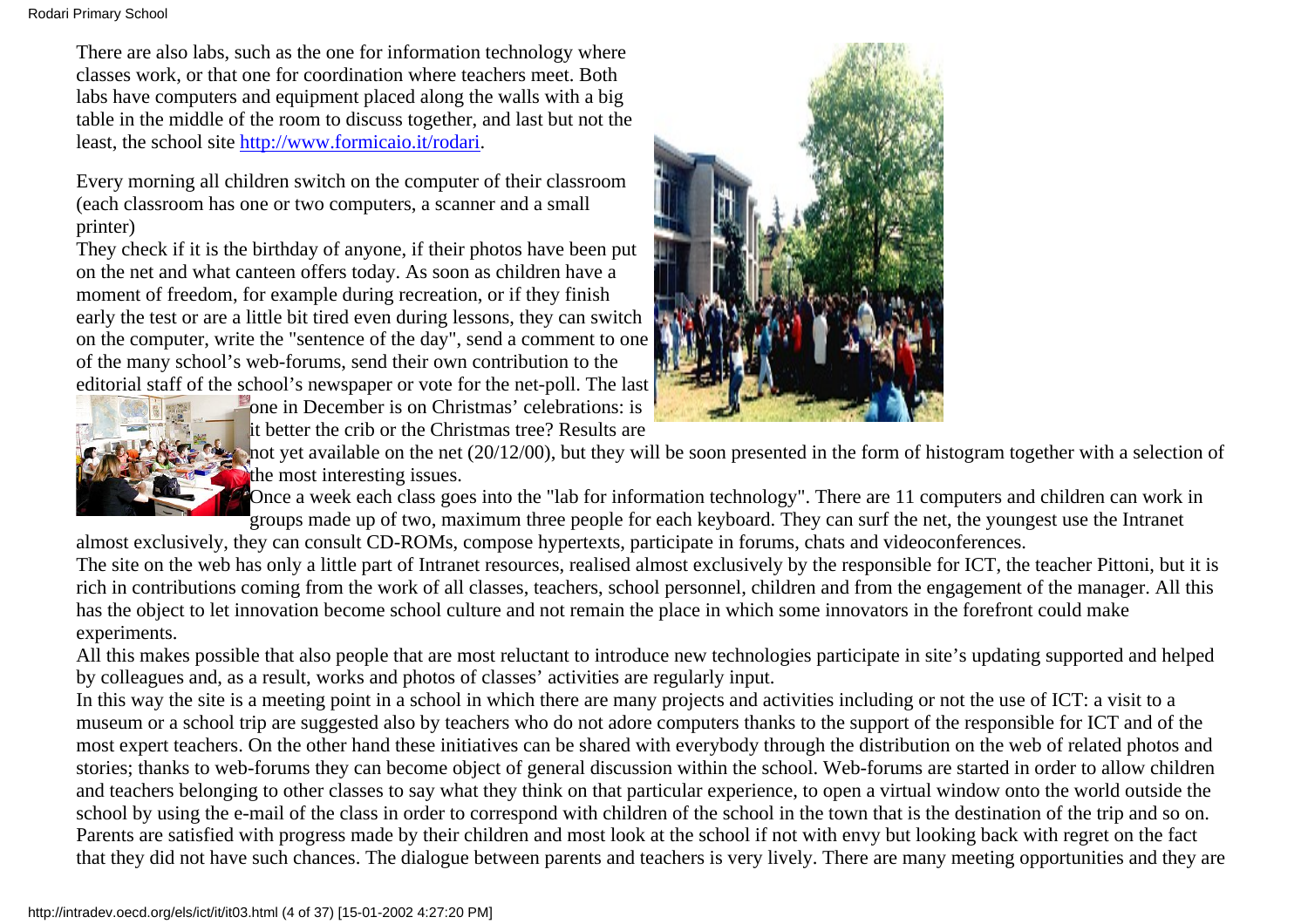<span id="page-4-1"></span>both formal and informal, for example talks on children progress or parties, meetings, chance encounters that are always very agreeable by school personnel. Moreover, during this year it was decided to give more and more place to information of interest for families on the site of the teaching district, $\frac{3}{2}$  [http://www.formicaio.it/.](http://www.formicaio.it/) The school, however, limits the recourse to families' help to extraordinary occasions, such as in the case of the organisation of the trip to Berlin. On this occasion the parents of children attending the fifth class have been involved – and they have offered with pleasure to co-operate. In this way these children are going to repay the visit of the last year by their mates belonging to the twinned German class.

During years this school won a good name within the town – the school has a leading role in putting every compulsory school of the province of Udine on the web – also within the country. After having begun alone, Rodari's personnel has been approached and involved into national and European experimentation and research projects on the use of ICT within the school. Here are some examples: [Kidslink,](http://kidslink.bo.cnr.it/) co-ordinated by a CNR-Institute in Bologna; [Multilab,](http://webscuola.tin.it/multilab) promoted by the Ministry of Education; Elga, communication project with hospitalised children belonging to a project by the [Institute for Teaching Technologies](http://www.itd.ge.cnr.it/) of CNR in Genoa; [European Schoolnet](http://www.enis.eun.org/) and others. In particular Multilab project by the Ministry of Education has made the expansion of the innovation easier and faster both within Rodari complex and towards other schools of the same district. Three out of nine district's schools did participate into the project (generally two schools per grade participated in Multilab, that is to say two nursery schools, two primary schools, and so on. In the province of Udine the two primary schools and one nursery school belonged to the same district. Moreover one of the secondary schools was just the one in the same quarter of Rodari school.). Thanks to Multilab, Rodari school could benefit by funds and large training opportunities for the teachers involved.

#### [index](#page-0-0)

### <span id="page-4-0"></span>**The history**

The computer appeared for the first time at Rodari school in 1982/1983 in the class of the teacher Pittoni (in this school since 1976 and responsible for ICT). The interest in experimentation within his own teaching together with his fondness for new technologies caused the introduction of the Logo and of the first few programs. The first few people who actually approached this new reality were teachers of the scientific matters. They were, however, isolated cases looked at almost with suspect. Moreover they had the little available funds to reckon with and this led innovators to come up with projects involving precise fund requests and to enter into an alliance with the largest amount of interlocutors as possible. Thanks to this ability to "self-financing", experimentation was not felt as dangerous or competitive. This is just the characterising feature that will not change in time due to targeted self-financing forms by ICT and promoted by the Ministry of Education. Also the most skeptics always recognise that funds paid for computers could not otherwise have been destined to anything else. Formicaio project was set up in 1992, some time after the arrival of the current manager. The launch was almost accidental. The responsible for ICT, Mr. Pittoni, at that time only teacher in one class, surfed the amateur telematic web for his own interest. At the end of a debate on communication in his class he suggested to write down further comments since they had no time left to conclude the discussion. They would put up on a notice board slips of paper and then interested people could answer using the same tool. The colleague sharing the class with Mr. Pittoni that taught humanistic subjects liked the idea. She pushed children to use that communication

tool, too. Little by little other interlocutors added their own slips of paper; apart from the wooden notice board, messages were written on a computer, then they were sent to another one in a different class with which the first computer was connected by means of a cable. Eventually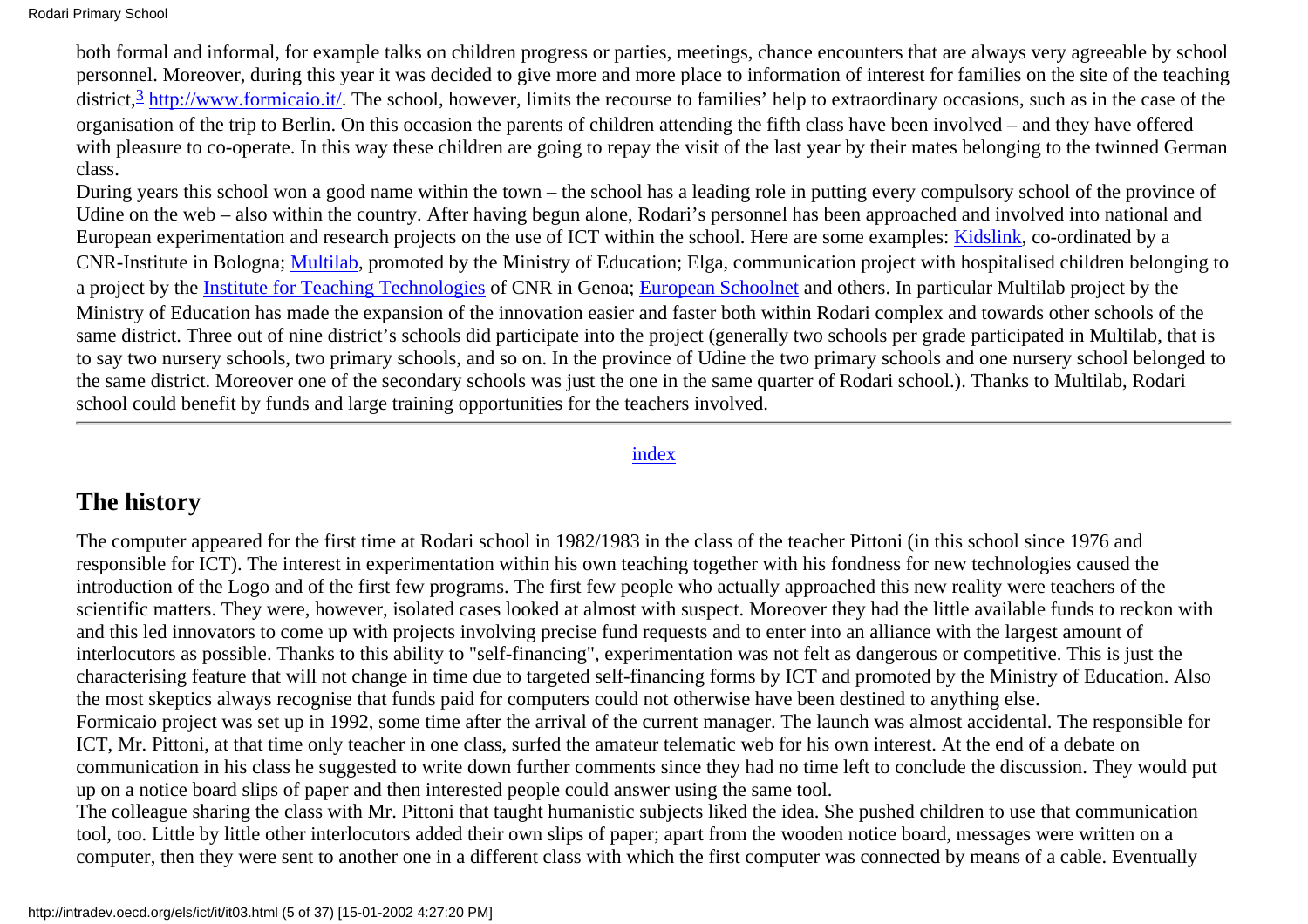with the help of a local company for information technology messages surfed the telematic web, Fidonet. In this way the communication with other children outside Rodari school was started. On suggestion of an inspector coming from the Ministry of Education, the discussion system developed as project on communication among schools. Within Rodari school the project has been called "Formicaio" (swarm): each participant is an ant bringing his message to the common notice board in the same way in which ants bring crumbs to their nest. Even now that at BBS web-forums have been replaced, the notice board survives with the same rules of virtual communication: messages are written on special forms, attached subsequently on parallel files according to debates and to relating issues. They are then closed in such a way that the addressee only is visible if they are private.

Through Formicaio teachers coming from three schools of the district (Rodari, another primary school and a kindergarten) began constituting a first work team which teachers from other schools would join, in particular from the secondary school of the quarter with which a strong co-operation still exists. The interest in "continuity", that is to say the pledge to assure gradual passages from a level to another one within

compulsory school, is shown as one of the ingredients characterising innovators and first few followers (early adopters). In 1995/1996 Fidonet was replaced by the Internet by means of the co-operation with KidsLink project and messages began reaching the entire world. Since 1995 this school has had a own web site. In 1996 Rodari was added to Multilab schools together with the other two schools of the same district that co-operated already into Formicaio project. This made an equipment enlargement and a heavy investment in teachers' training possible. However the experience of Formicaio was not completely abandoned: Formicaio is the name of the server of the district and of the co-operation project on the net among various complexes of the school. It is just the organisational structure, the secretariat common to all 9 schools of the district, that played the role of the webmaster of district's web site (the responsible for ICT is the webmaster of Rodari's site). This

structure had been very soon involved in the innovation process on information



technology introduced into didactics. Mr. Pittoni had developed a database to handle students' personal data (the one enabling to know day by day students' birthday through the site). The easing and speeding up of administrative work spurred the personnel and, starting from this base, a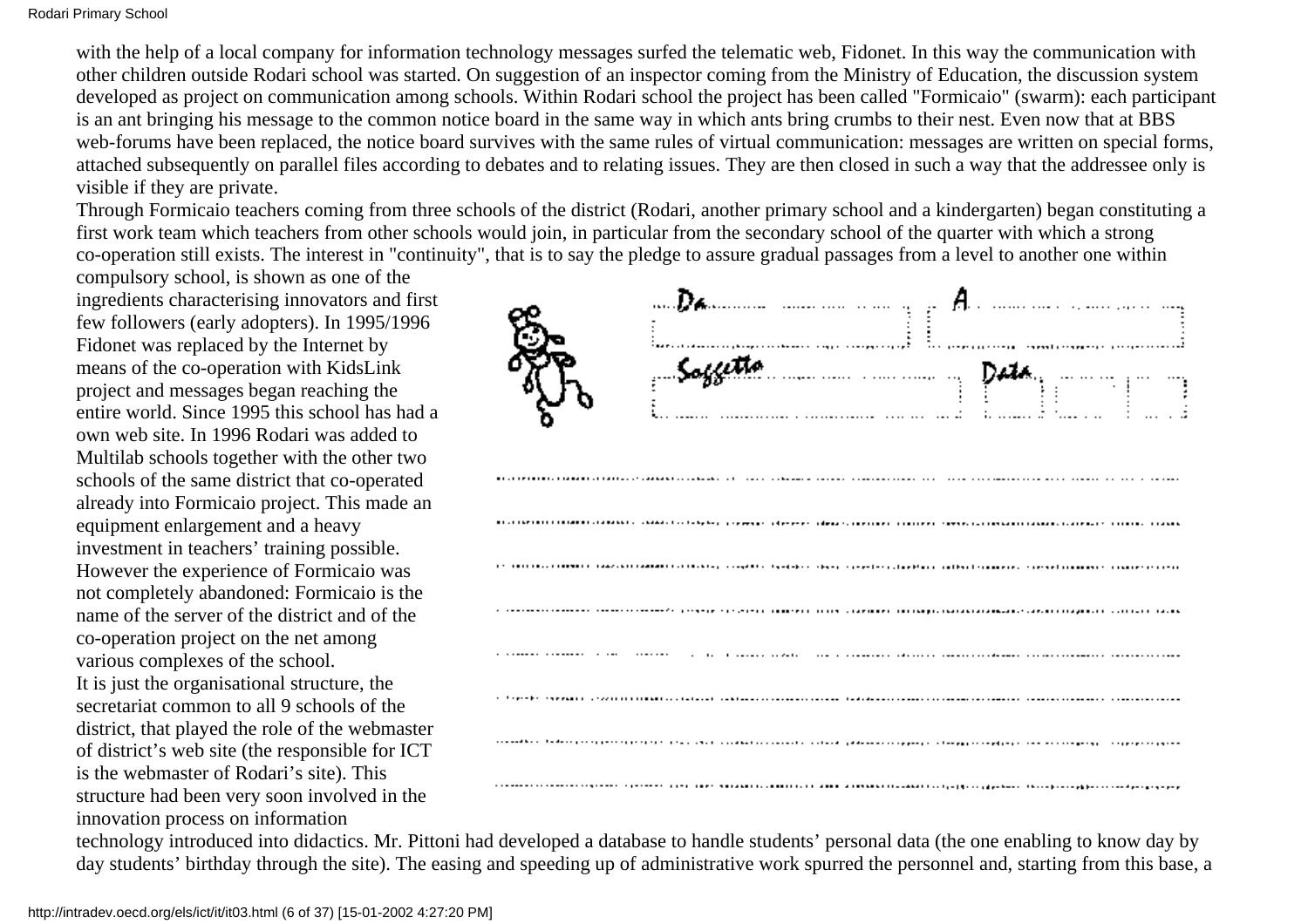significant intervention by the Ministry of Education had been triggered. Such an intervention was aimed at computerising all cases of school administration on the national Intranet. Secretariat staff has been first trained for the initiative taken by the manager and by Pittoni, then through courses organised by the Ministry of Education.

The manager considered difficulties run into at the beginning as usual ones: the way to collect funds to update computers and support continuous training activities of teachers; explaining skeptics that some tools are not due to trends or eccentricity, but they are strictly linked to the activities suggested, making local authorities realise the importance of the undertaken route in order to obtain help and finally to involve everybody. This is necessary in order to make all 9 school work together with the same quality.

[index](#page-0-0)

### <span id="page-6-0"></span>**The present**

| School name                                | Gianni Rodari                                                                                                                                       |
|--------------------------------------------|-----------------------------------------------------------------------------------------------------------------------------------------------------|
| Municipality, province, region,<br>country | Udine - Friuli Venezia Giulia - Italy                                                                                                               |
| Location                                   | In the suburbs of the town                                                                                                                          |
| Kind of school                             | State primary school. The school is part of the teaching district involving 9 schools (both nursery<br>and primary schools).                        |
| Number of students                         | 248: 125 boys and 123 girls. Foreign students: 16.                                                                                                  |
| <b>Budget</b>                              | 691,738,364 Italian lire for the teaching district to be shared among 9 schools                                                                     |
| Budget allocated to ICT                    | There is no specific budget allocated to ICT; 75,000,000 Italian lire have been granted to the<br>school for Multilab project (1996).               |
| <b>Financial sources</b>                   | Ministry of Education, Udine municipality, Friuli Venezia Giulia Region, Friuli Venezia Giulia,<br>Friuli Venezia Giulia IRRSAE, students' parents. |
| School staff                               | 27 teachers $+1$ part time teacher. The remaining staff depend on the teaching district (principal,<br>secretariat and so on)                       |
| Average number of teaching hours           | 15                                                                                                                                                  |

### **"RODARI" Primary School INFORMATION CARD**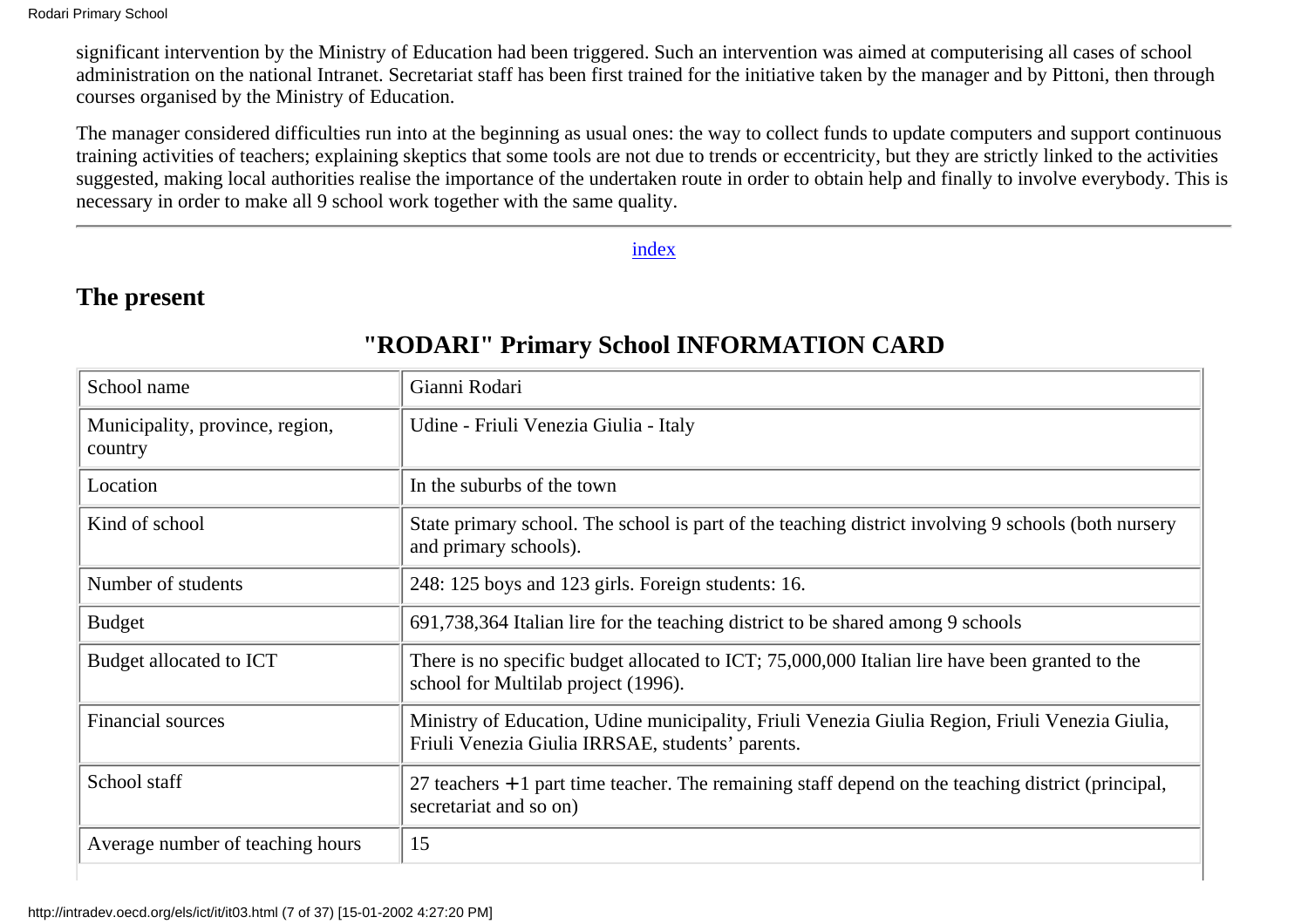| School schedule                                                   | From 14 <sup>th</sup> September 2000 to 9 <sup>th</sup> June 2001; Monday to Friday from 8,15 a.m. to 4,15 p.m. |  |
|-------------------------------------------------------------------|-----------------------------------------------------------------------------------------------------------------|--|
| Assessment methods                                                | Four-month and final tests                                                                                      |  |
| Students' academic performance in<br>mathematics and Italian      |                                                                                                                 |  |
| Total number of multimedia<br>computers connected to the Internet | 27                                                                                                              |  |
| Total number of other computers                                   | 4                                                                                                               |  |
| Computers location                                                | 11 in the laboratory, 11 in the classes, 1 in the library, 3 in the co-ordination laboratory.                   |  |

Rodari Primary School belongs to the 4th Teaching district of Udine comprising other 8 schools, primary and nursery schools. Among about 1300 district's students, 248 attend the complex of the school analysed by the survey (125 little boys and 123 little girls; foreigners amount to 16). There are 27 teachers (they are all regular teachers having contracts with no time limit with the exception of two temporary teachers. They are all women with the exception of the responsible for ICT. This is, however, the standard in Italy in which the profession of teacher in nursery and primary schools is almost a women prerogative). There is moreover a part-time teacher. This year the responsible for ICT has obtained the exemption from teaching in the class in order to care about the net project of all 9 district's schools. He is an endless founder of new projects to use technologies in didactics, but he has also to care about maintenance and reparation of the hardware. For this school grade there are no persons devoted to technical support, so the teacher responsible for ICT represents the only help for any problem deriving from ICT themselves. Paradoxically Rodari's teachers (female teachers) blame that this year they can rely less on their colleague Pittoni. Once they always knew where to find him since he was in the class. Now he is obliged to go to and fro among the various units of the school in order to give advice on the way to create hypertexts and to repair a jammed printer.

For the time being Rodari is the school which has the greatest number of computers within the district (in the calculation those ones in the secretariat common to all 9 units are not comprised, even if it is placed "physically" in the complex of Rodari). There are 22 multimedia computers with the connection to the Internet plus other 4 PCs without connection. The lab for information technology has 11 computers, classes have 11 PCs (one or two per class with the exception of two out of eleven classrooms). One PC has been placed in the library (by the time being still the teachers' room) and other three PCs are in the co-ordination lab where there are the computer for back-up, the net server, the router and so on). Almost each classroom has a own scanner and printer; if not present, students use net printers and take their prints from other classes. Teachers and students use with confidence digital cameras by means of which they document every activity in an iconographical way. Photos and drawings are also largely used in virtual communication (Intranet pages are very rich in photos picturing classes, children, school places, trips, activities and so on) and in physical one. The walls of all classes are completely plastered over with drawings, slips of paper and posters that are constantly replaced.

Each corner of the school and of the site is evidence of what has been done. Children are curious to see themselves and what other children do, to tell about themselves and to tell others their thoughts, feelings, events. The site is very often updated, even more than once a day and during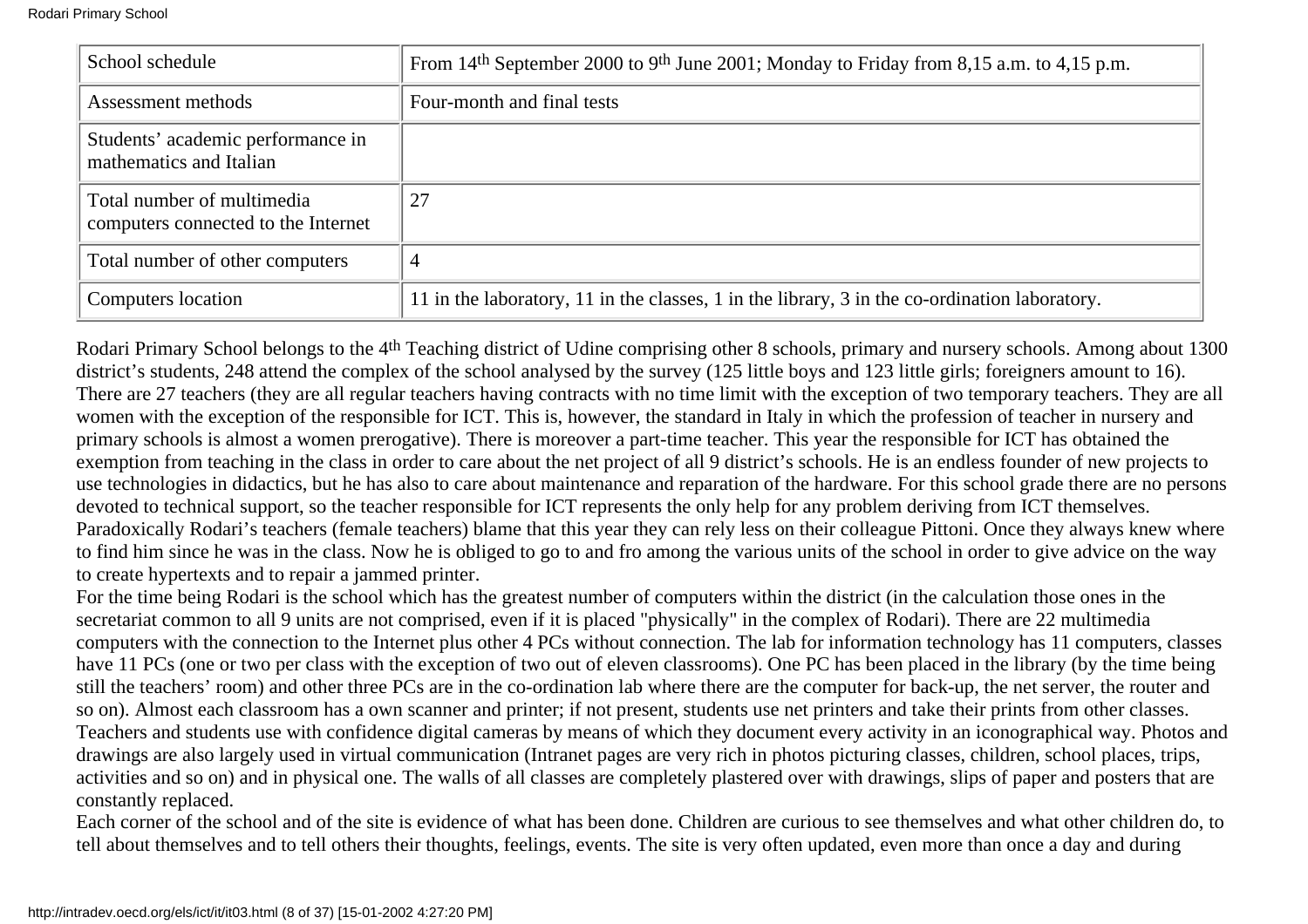holidays. Such a timeliness increases attractiveness and makes the ritual of daily consultation reasonable. Few hours after our arrival into the school a photo of our research team was already on the Internet!

The software used in the school is free-ware or self-produced; this is due to the lack of financial resources but also to the choice of the responsible for ICT. A preference is shown for software easy to use and strictly linked to preferred information activities, that is to say those ones linked to the simplification of children creativity expression, with communication and sharing. Teachers teaches children to create hypertexts using Netscape Composer. The training for the implementation of hypertexts is already developed before the digitising and the creation on the screen: great attention is paid to the guidance for the creation of written and illustrated texts. In many classrooms there are posters created by teachers that are diversified according to students' level picturing the analysis of



<span id="page-8-0"></span>the characteristics of the novel by Propp. Everywhere in the school there are drawings representing sentences and sentences "interpreting" drawings as captions. Interviewed children tell about their passion for reading and writing. Besides Formicaio (for the net of one district) there are other two projects common to the Plan of the Formative Offer, that is to say the one on the promotion of reading and the enlargement of the library, and another one on interculturalism. The latter goes from the integration of foreign children to twining activities with classes from other European countries through the recovery of cultural tradition of Friuli region $\frac{4}{5}$ . The publication of the web newspaper allows the organisation and the rationalisation of all proposals.



http://intradev.oecd.org/els/ict/it/it03.html (9 of 37) [15-01-2002 4:27:20 PM]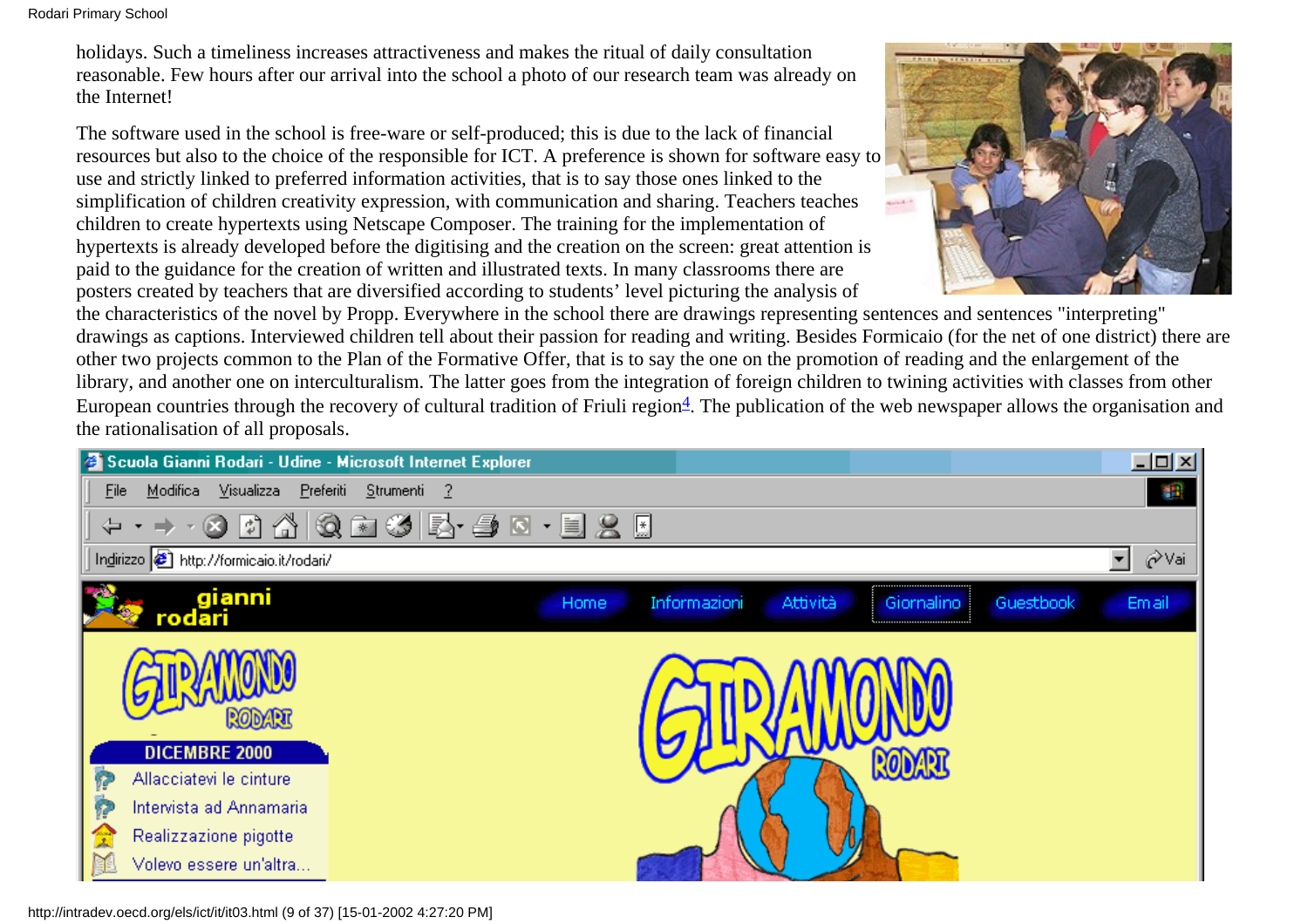

Formicaio 1999/00 Formicaio 1998/99 Formicaio 1997/98



Camera.

**EDIZIONE STRAORDINARIA (Marco 5B Chiara 5A)** 

In questa rubrica escono dei numeri monografici che prendono spunto dalle richieste dei bambini o da avvenimenti importanti.

Il giornalino ipermediale della scuola Gianni Rodari di Udine quest'anno

cambia nome. Si chiama GIRAMONDO RODARI. Pubblica testi, ma anche

disegni, fotografie, video e suoni, utilizzando la rete intranet che collega tutti i PC disponibili. Ha lo scopo di favorire la riflessione e la comunicazione.

I bambini che ci lavorano e fanno parte della redazione sono delle classi SA e 5B. A questi si affiancheranno in sequito anche alcuni bambini delle classi

quarte che riceveranno il "testimone" il prossimo anno scolastico. Nella

stesura degli articoli c'è il contributo dei bambini di tutta la scuola. La redazione riceve il materiale lo seleziona, lo revisiona e lo pubblica nelle diverse rubriche sotto elencate. Coordina il lavoro la maestra Gabriella



POSTA DEL CUORE (Alessandra 5B Lucrezia 5A)

E' un angolino per le "cose personali", le richieste di aiuto, i consigli... Se gli argomenti sono molto personali si può firmare con uno pseudonimo.



**CRONACA DENTRO LA SCUOLA (Pietro 5B Daniele 5A)** 

Racconta quanto avviene all'interno della scuola, i fatti salienti, i problemi che riquardano tutti. Sarà anche un momento di riflessione.



VICINO LONTANO (Simone 5B Gianluca 5A)

Raccoglie e racconta le notizie dal mondo, gli usi e i costumi, le tradizioni, la cucina dei paesi lontani. Anche i racconti di viaggi fatti o da fare.



HO LETTO HO VISTO (Sara 5B Gabriella 5A)

Recensioni di libri, spettacoli teatrali, mostre, film.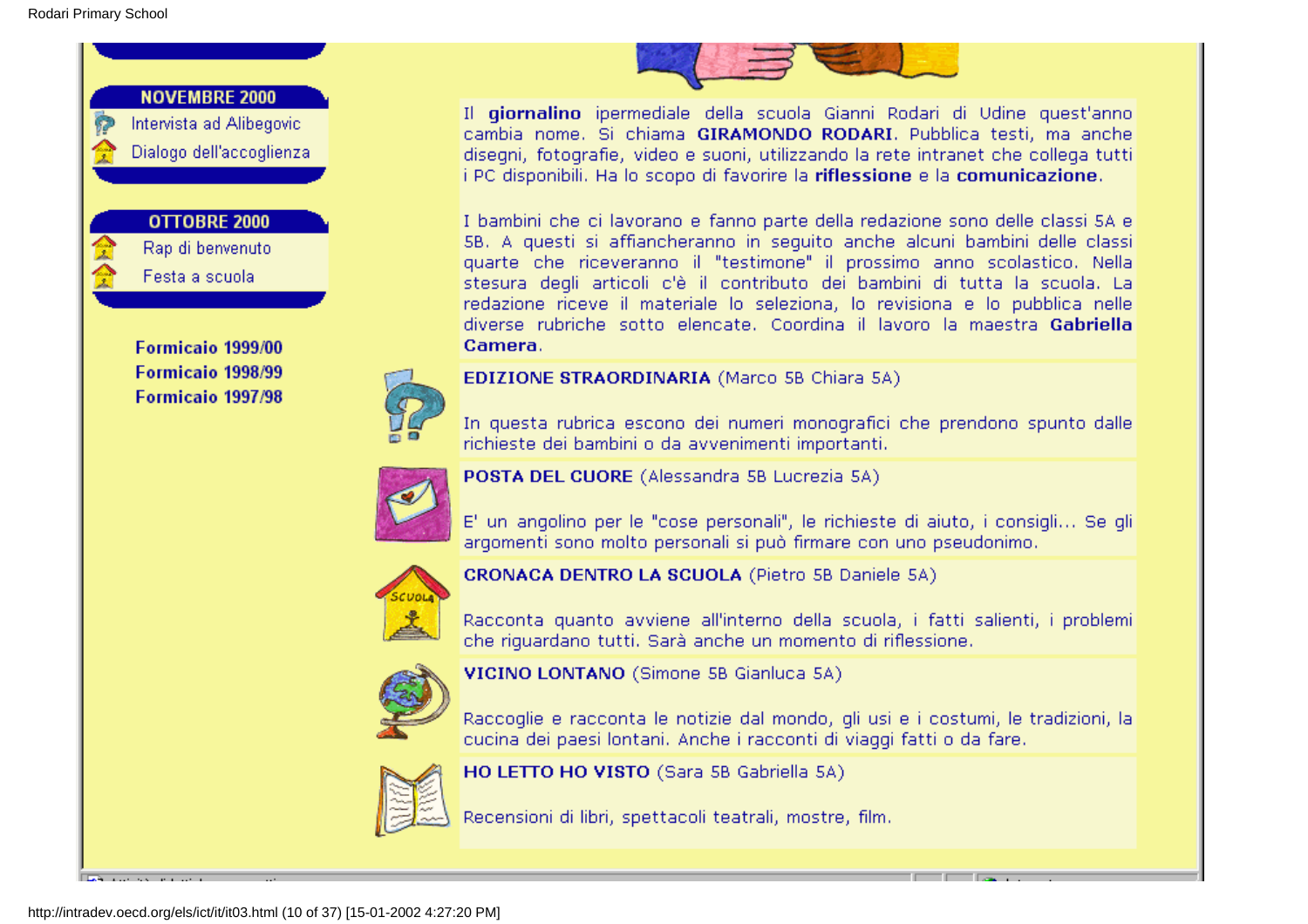| and the first party<br>14 L<br>Attività didattiche e progetti | <b>Internet</b> |
|---------------------------------------------------------------|-----------------|
|                                                               |                 |

The editorial staff of the newspaper is made up of 10 children attending the two fifth classes. The pairs are made up of a little girl and a little boy coming from the two divisions and are responsible for each fixed section: 1) the special edition with news on particularly interesting events (the last one regards the recommendation to fasten seat belts and tells about the accident occurred to a child of the school); 2) love letters; 3) news within the school; 4) "near-far" with stories from all over the world and on children travels; 5) "I read, I saw" with reviews of books, movies, CDs and so on. All children of the school can send their contribution to the editorial staff. It is sufficient to select the section to which they want to write. Once a week the editorial staff meets, discusses about contributions, selects and pages them up adding both drawings sent with stories and the ones expressly commissioned to classmates because according to children *"texts without drawings are not so nice"*.

Besides writing for the newspaper, children write at the PC to vote for the net-poll. This is a survey on issues that could be interesting for children

(the favourite TV program, what to do during holidays, which is their favourite snack and so on). Results are then published on the site in the form of histogram.

Some forums are run together with the various projects, for example the one on Friuli region's folklore or the project on letters in English or on Orienteering project shared with nursery and primary school and so on. Moreover the slips of paper used at the very beginning and hanged over the notice board making in this way children getting used to BBS are now used in first classes to accustom the youngest to writing according to a predefined format. Indeed they have to define each time "Addresser", "Addressee", "Subject", "Date". They should be used to a kind of writing being first of all "communication". In December, that is to say just three months after the beginning of the school year, children of the first class make sentences that write in capitals on these slips of paper helped by teachers. Then they decide on whether or not these sentences will be sent



to site's section "Sentence of the day" or to the "web forum for first classes" (it is entirely written in capitals so that the youngest could be able to understand it). Children take turns with others at the keyboard. However they do not take part all in this step, only children writing in the best way. Anyhow everyone will have his own story on the Intranet at the end of the lesson. In this way children can understand the difference between writing for themselves and writing to others. Both expression forms have a communicative potential but they are expressed in a different way and so punctuation's role is simplified. Question marks are usual when writing to others whereas sometimes exclamation marks are used to express personal feelings. Computer is like a ferry-boat towards the outside of class' activities, but computer, particularly the Internet, is the "materialisation" of interlocutor in writing. The richness of the site in the Intranet as far as offered sections are concerned represents the "motive" of writing. Children develop the "need" to write still before being able to do it well, in the same way in which language develops. Teachers being more reluctant to apply innovations criticise the function of writing by means of a computer. They think it is untimely because children are still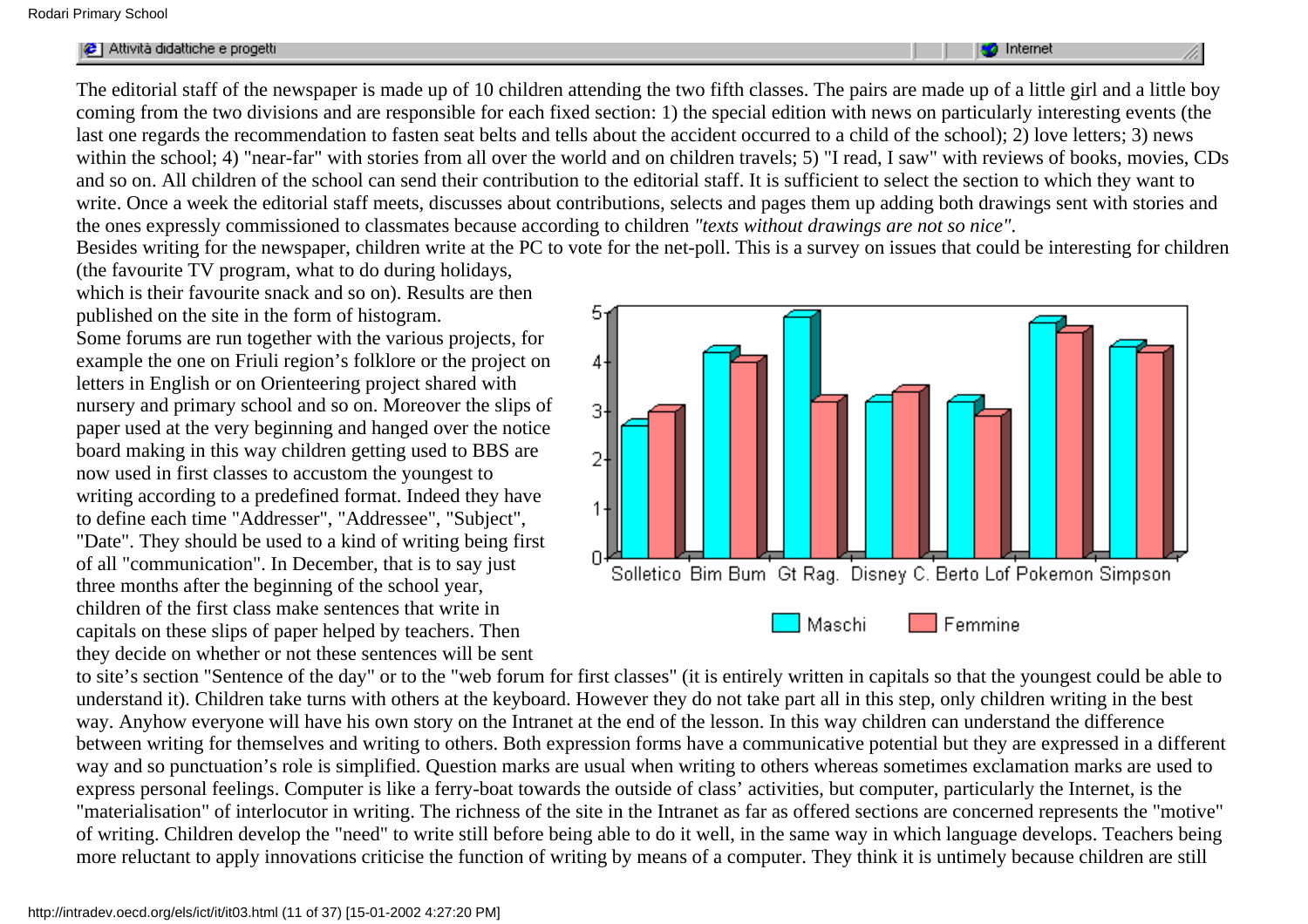unable to write perfectly in their own hand. On the other hand other teachers explain that the chance to watch on the screen what is written, correction's easiness and the great impulse represented by the use of PC are completely exploited in order to teach spelling. The lab, open to each class once a week, allows all children to learn using PCs individually, to practice keyboard, to surf the net, to take photos and drawings with the scanner, to use CD-ROMs and so on. Although at the beginning computer was introduced to teach maths, today the use strictly linked to subjects has been very reduced. Children tell about maths games or about problems' archives that they set up with their teachers. Something has been developed about teaching of foreign languages appealing to the interest captured by correspondence with children from other countries. On the other hand the creation of hypertexts involves each subject and corresponds mainly to the desire to document all activities. On PCs there are no games. This is not due to a refusal of the game by itself, also because activity at PC is considered as something playful and pleasant. The lack of games can be explained by the fact that children can play also at home and generally know already games. On the contrary the school wants children to be trained to communicate and to work together with others.

The long time spent at school allows all children to use computers, if required. Children show a kind of awareness, very similar to adults' one, of the characteristics of the different communication tools. Net poll is the favourite section whereas the most visited web forum is the one on "free chat". Telematic messages to teachers are unusual, but sometimes they have been used by children who did not manage to broach a subject verbally because of shyness and they managed to do it thanks to written communication.

Computer and the Internet are acknowledged by families to be an enrichment. They notice that their children turn out to be more informed, more independent, more curious and interested than people of their age also when they pass to the subsequent school grade.

Work at the computer seems being able to reduce progress differences among children: on the one hand less rich families seem to spend more in electronic games. As a result their children are advantaged as regards manual ability at the keyboard. On the other hand the absolute equity with which children use PCs reduces differences in children progress that in other fields are more significant. Whereas children aware of their difficulties with maths' problem are intimidated and stuck before the white sheet, through the computer everyone tries to solve it anyway. During the last few years teachers' training has had different methodologies and times. At the beginning courses were organised and they were held by the responsible for ICT or by external teachers. They were mostly aimed at diffusing information technology or at teaching how to use a certain software. Courses were organised traditionally with a clear distinction between teacher and students having as a consequence not very good results. Now a new model has spread out having co-operation as main characteristic. This method has turned out to be the most used thanks to the great responsibility by all colleagues: there are projects joined by the various classes, teachers work together and define a common "product" that at the end will characterise the given project. It could be a party, an exhibition, the district's site or the organisation of a management system involving families or whatever in the case of library's promotion. For each group there is a co-ordinator, usually the most experienced person, helping "apprentices". Despite the satisfaction for what has been made with regard to ICT, teachers are characterised by a great uncertainty. This strikes very much in comparison with the confidence showed by students. Although parents acknowledge that their children learnt to use PC at school, teachers often underline their technological inexperience, their endless need for updating and their mutual dependence. It is not only a question of dependence on ICT responsible. All teachers acknowledge that they would not turn back even if they are obliged to progress slowly. This is due to the fact that many successful activities are strictly linked to ICT or their teaching efficacy is amplified by ICT. According to a hypothesis advanced during interviews the reason for this uncertainty is the rather old age of teachers, about 40-45 years. This would explain such uncertainty, the lack of curiosity and love for risks. Our feeling as external watchers is rather that school personnel undervalues the great importance of co-operation considering a work attitude defined with the adjective "gregarious" as a limit. In a culture like the Italian one exalting individualism and the creativeness of individuals – the myth of Leonardo having in himself all knowledge and abilities – such qualities and co-operative expertise are not very appreciated although today they have become the most requested gifts in the work market.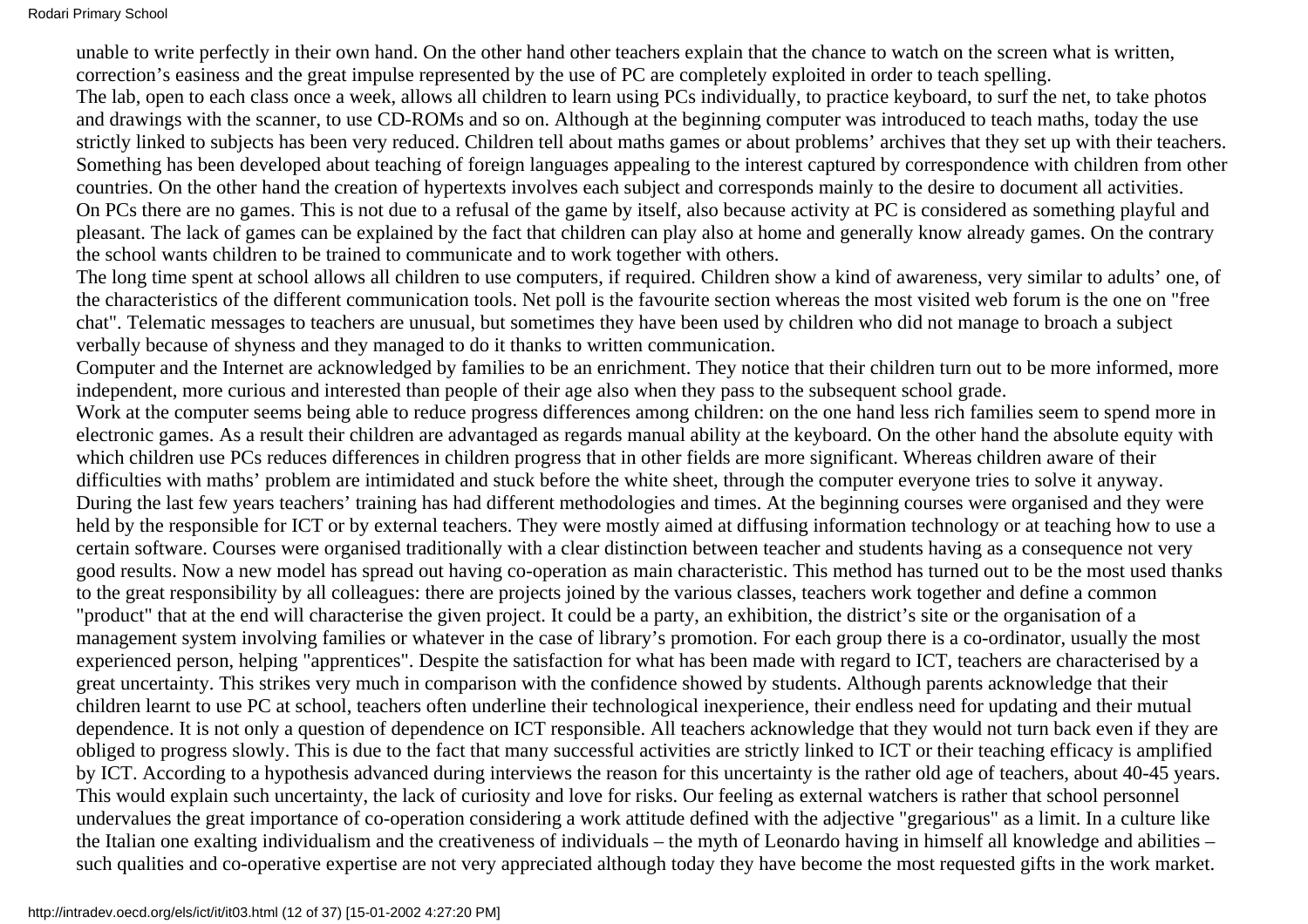With certainty neither Mr. Pittoni nor the manager are easily replaceable because their drive towards innovation, fantasy, teaching expertise leading to the use of ICT as well as the great helpfulness and human passion are very special. As already stated in the interview with a teacher, *"they have sown the seeds of the success"* and, as a consequence, the "formicaio" carry on growing.

### [index](#page-0-0)

### <span id="page-12-0"></span>**4. Hypotheses and conjectures**

- <span id="page-12-1"></span>In the case of Rodari school technologies seem to have played a role similar to a catalyst even if they have been a tool and not a target of 1. the innovation process. Indeed it is just the amplification of communication processes allowed by the appropriate use of ICT that has characterised innovation carried out by the school. Most activities in primary school are aimed at developing expression expertise, understanding and communication of children. ICT use was univocally aimed at reaching these targets: photos published on the site and the indication of birthdays have pushed children throughout the school to meet; the chance to publish their own drawings and sentences have stimulated expression. This has brought about the elimination of difficulties linked to writing shown by pedagogical research<sup>5</sup>; forums, the newspaper, the e-mail have motivated to communication, have opened school to the world and promoted curiosity, but also the desire to interact and to meet other people both far and near. *"Moreover a very important enrichment results from the presence in the class of computers. This means: today an important event has occurred whenever and we can follow it live. Last year children wrote to Soldin[i6](#page-36-0) during navigation. All this keeps the school open towards the world and I think it is very important from an educational point of view. All this has also led to a great helpfulness towards others. For this reason the interest in others and curiosity have always been very natural even when we went outside the school"* (from the interview to ICT responsible).
- <span id="page-12-2"></span>Formicaio's achievement process and the ones of the other innovative projects linked to the introduction of ICT show clearly enough the 2. division into innovators, first few followers, first majority and majority plus laggards that today are more and more rare within Rodari and however are involved into innovation processes. Such persons are generally "typical" in processes connected to innovation in the educational field.

As far as innovators are concerned creativeness should be underlined together with technical expertise but also with a great experience and teaching sensitivity shown by the responsible for ICT. Moreover the engagement of the manager should not be forgotten as well. Both support innovation defending it from external attacks and assuring resources; they direct their efforts to choices' sharing, to the increase in participation and then to projects' spreading.

The teaching expertise shown by teachers is beyond doubt the decisive factor. It is a primary school and children competence is very 3. reduced. Infrastructures, as far as information technology is concerned, are also basic enough and not updated. It is important to specify that it is a question of teaching expertise and not only of the ones relating to information technology. Innovation's efficacy lies just in teachers' ability at Rodari to bend technologies for educational purposes; this happens independently of command of themselves.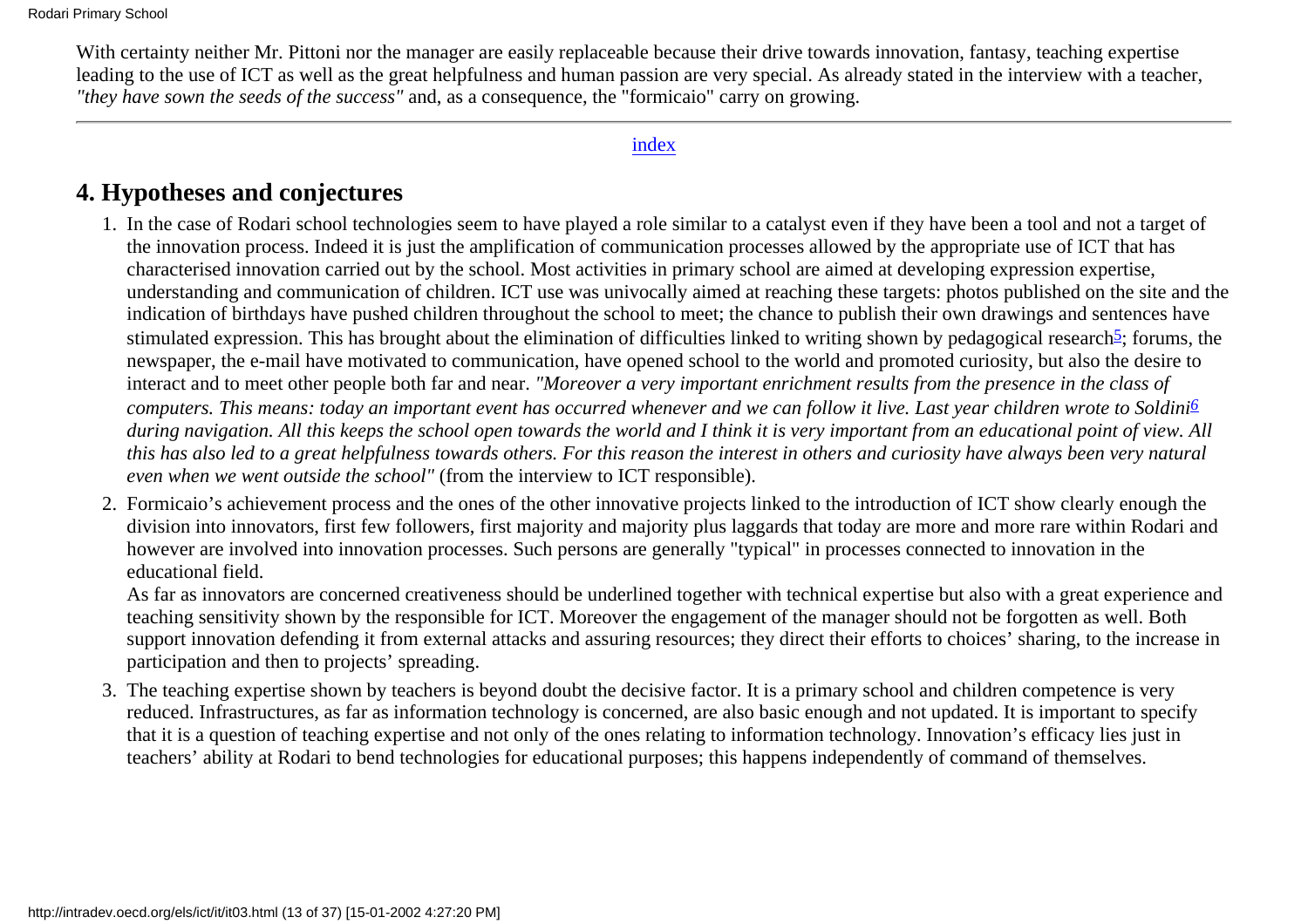

teachers, as all parents state.

The school did not provide indicators on families' economic situation, but with regard to questions on this issue the answer has been 4. univocally that differences are not on the rise: *"Paradoxically just families spending less on books and magazines spend more on electronic games and so they develop at least the practical and manual ability. The drawback, if it really exists, does not concern technology but the cultural context. It is certain that if families are used to following all cultural events, even if not due to technological reasons, if they take children to exhibitions, participate in debates, participate in activities that could also be outside the school, there is an evident enrichment. However this issue is not linked to technology but to the cultural context"* (from the interview to ICT expert). Access to PCs is absolutely equal to everybody.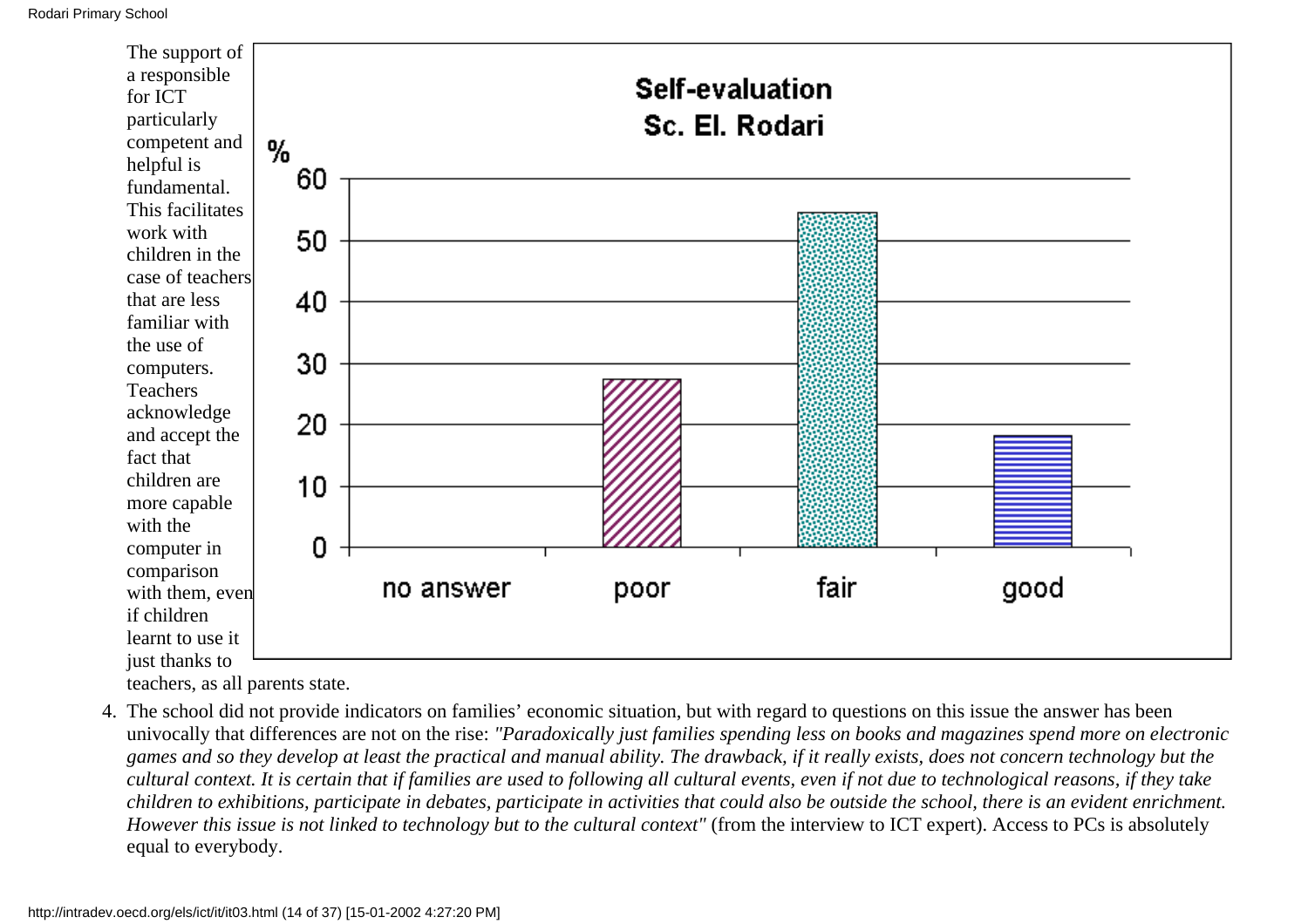5. Children coming from Rodari Primary School do not run into any particular problem when they attend the secondary school. On the contrary parents state that new teachers consider them as particularly gifted. During primary school they used however materials and proposals linked to the Intranet that are very qualitative from a teaching point of view because already selected.

#### [index](#page-0-0)

# <span id="page-14-0"></span>**Future projections**

The constant increase in class number and then in schools in the district joining Formicaio project is a good indicator of soundness and enlargement potential of the innovation process. Starting from this year the responsible for ICT at the school takes part in a council of provincial school administration aimed at implementing a net comprising all provincial compulsory schools.

The strengthening of district's net, current Formicaio project, and its enlargement to other schools are the main purposes today. After the abandoning of the Logo teachers show interest in beginning once again experimenting an introduction of ICT more linked to teaching of subjects. In order to do it they feel the need to be further trained, even on the net. On the contrary, the responsible for ICT would like to go into the issue of communication by experimenting other technologies such as television. Everybody would like to have a stronger support and technical resources, starting from the updating of computers and net structure until the presence of a technician devoted to maintenance. There is great concern because sufficient funds are not foreseen to assure both.

However there is still the problem of resistance: all persons who are most engaged, innovators and early adopters, work today with an engagement far larger than individual benefits assured by the reform process (rewards regarding carrier, economic situation and individual appreciation). Such engagement is often larger than their availability in terms of time and energy. While talking with teachers it is possible to feel the fear of "not managing", of not having enough time. This is not due to the presence of traditional programs that should be completed but it is just due to the great amount of ideas and projects. Teachers do their utmost; they can not do more than that.

<span id="page-14-1"></span>By doing more and more it seems that in this school the desire to do is on the rise. But who or what can assure that a "breaking load" is not about to come?

### [index](#page-0-0)

# **APPENDIX A**

## **G. Rodari Primary School – Udine - italy**

As for other schools selected, "Rodari" was initially contacted by the Italian research group's co-ordinator during the period June-July 2000. At that time, a certain number of schools had been addressed, in order to choose those ones to be involved in the study. Among them, "Rodari", given the consent of the school, was finally selected in October 2000, due to the quality of the interrelationship between didactic innovation and ICT use.

*In November 2000, the school was contacted again by the operator who was charged to carry out the study. Dates and formalities concerning the meetings were fixed by phone and e-mail. E-mails have always received prompt answers and as soon as the period of the visit was arranged, both*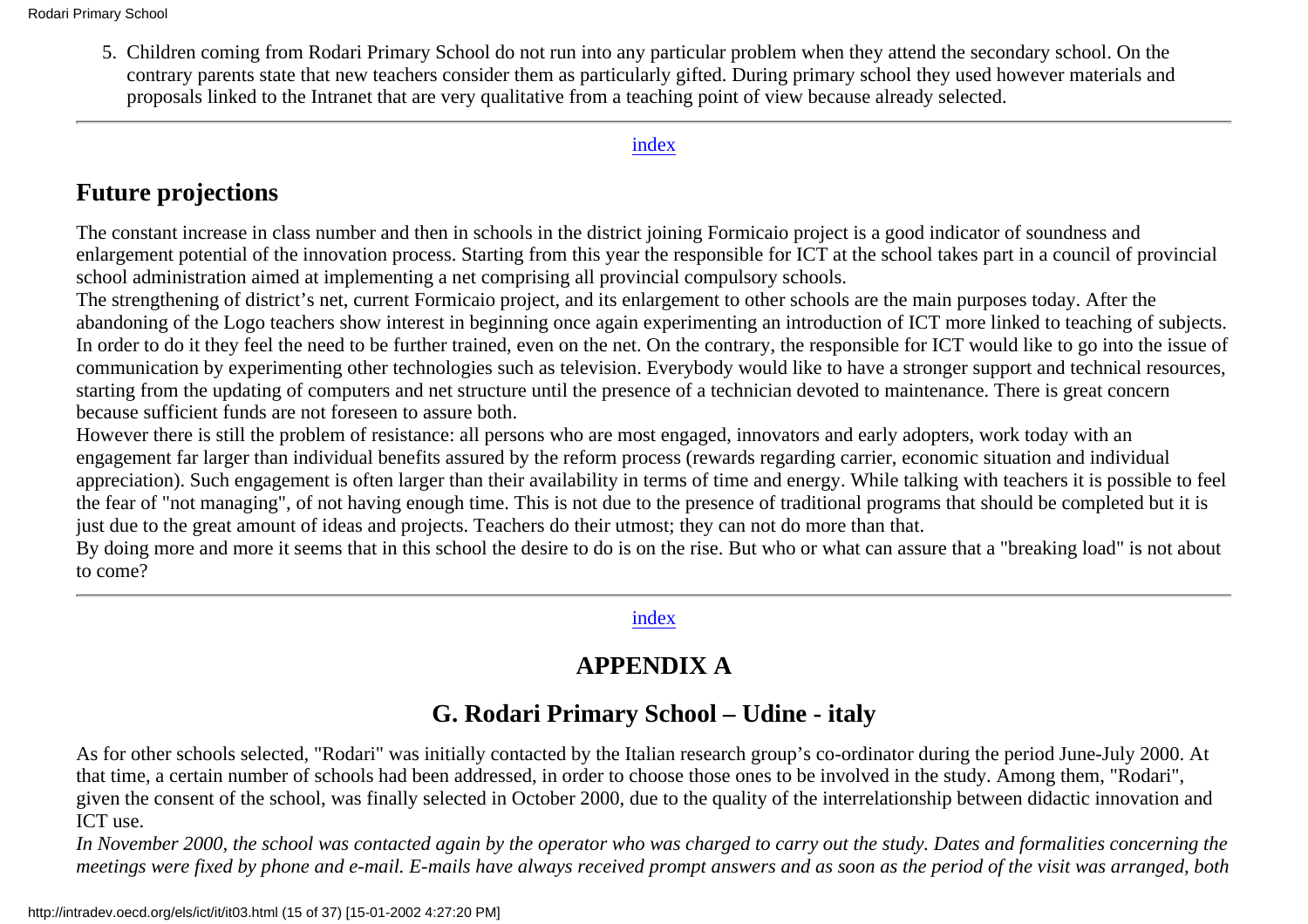### *appointment and reference to the OCSE research web site was put in the school web site.*

In agreement with the principal, it was decided to limit the study to only one school of the local didactic area, exactly Rodari primary school, because it was the school where the reform process had already started and involved the majority of teachers as well as all the classes. Only one researcher visited the school and conducted the interviews on December 13<sup>th</sup> (9 a.m. - 7 p.m.),  $14<sup>th</sup>$  (9a.m. – 6.30 p.m.) and 15<sup>th</sup> (9a.m. – 1 p.m.). The responsible for ICT and the principal had prepared a schedule both for interviews and class observation on the basis of the requests received. The schedule was slightly modified to include the interview to administrative staff and to enlarge the number of teachers involved. During the visit the roles were sometimes inverted: the researcher was interviewed by some little girls of the school tabloid editorial staff and by the local newspaper journalist who, during the period in which the study had been carried out, had published an [article presenting the OCSE research](http://www.gazzettino.it/VisualizzaArticolo.php3?Codice=524544&Luogo=Friuli&Data=2000-12-15&Pagina=5&Hilights=rodari) in the issue of December 15th.

Interviews were both published; the first one on the school tabloid, on December 19<sup>th</sup>, the second one again in the ["Gazzettino", Friuli issue,](http://www.gazzettino.it/VisualizzaArticolo.php3?Codice=531628&Luogo=Friuli&Data=2000-12-21&Pagina=7&Hilights=rodari)) on December 21st.

All the interviews were recorded except for the second part of the interview to the responsible for ICT because of technical problems; as for the class observation, notes were taken using only in part the forms suggested after July workshop.

The interviews texts were exactly written out and introduced in the research group discussion list to be submitted to the analysis of the whole group. The school questionnaire data, as for other schools, were worked out by another research group's researcher. Interpretation of graphs, responses to suggestions and style of all the reports were discussed by the whole group during plenary assemblies in July, before Delaware workshop, and at the beginning of January, as well as during the whole research period, through the rich mailing developed about the discussion list.

| Interview         | Responsible for ICT                                   | 1h:15'         |
|-------------------|-------------------------------------------------------|----------------|
| Meeting           | Principal and responsible for ICT                     | 30'            |
| Class observation | VB (presentation of the tabloid editorial staff)      | 1 <sub>h</sub> |
| Interview         | Principal                                             | 1 <sub>h</sub> |
| Meeting           | Interview to the researcher by the VB editorial staff | 30'            |
| Interview         | VB students                                           | 30'            |
| Interview         | Teachers (first supporters)                           | 45'            |
| Interview         | <b>VA Students</b>                                    | 30'            |
| Interview         | <b>IIIA</b> Students                                  | 30'            |
| Interview         | Ex-students' parents                                  | 45'            |

Meeting schedule - December 13th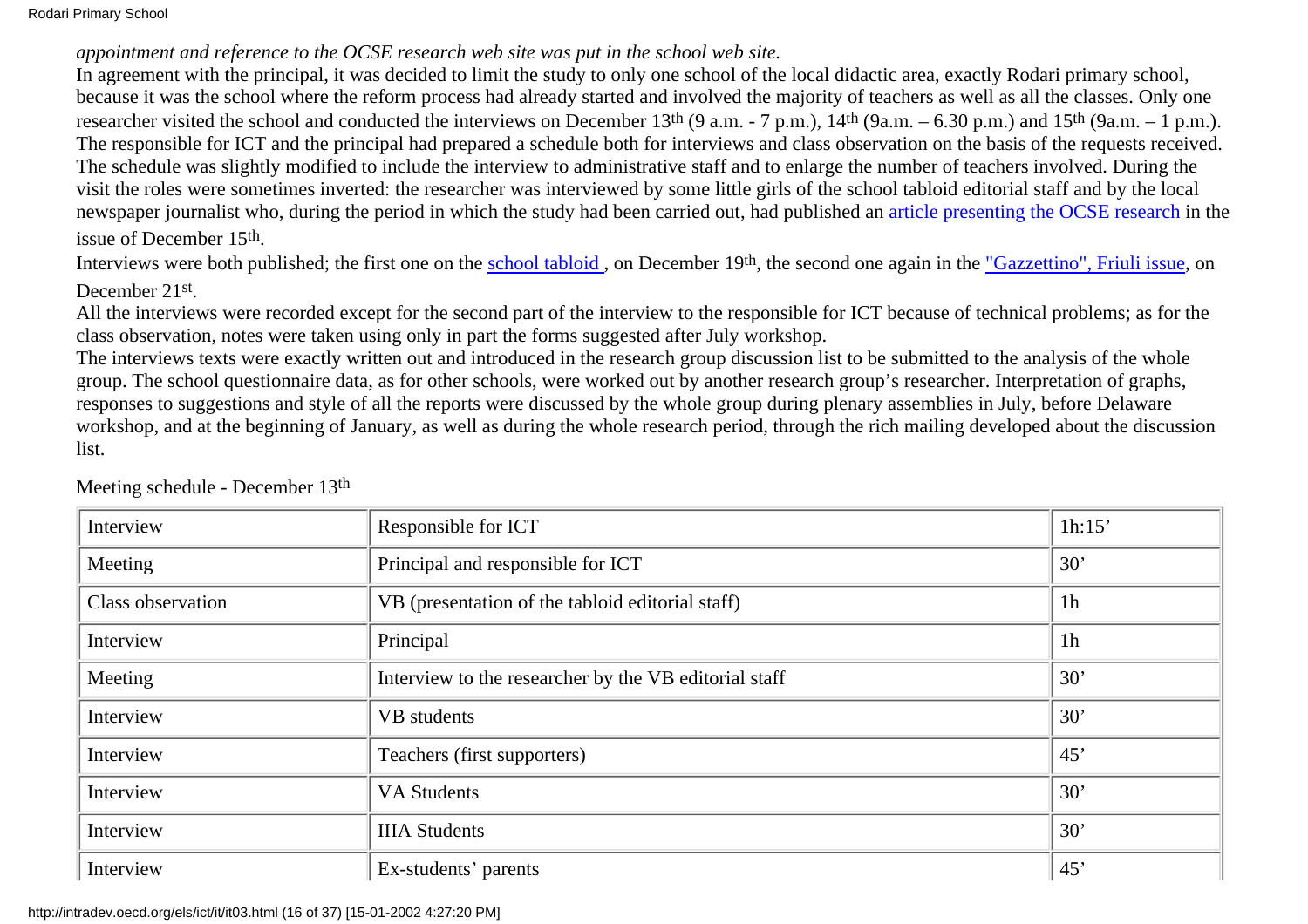| ш | <br>. |
|---|-------|
|   |       |

### Meetings schedule - December 14th

| Class observation        | IA (without the use of computer)                         | 1 <sub>h</sub> |
|--------------------------|----------------------------------------------------------|----------------|
| Interview                | Responsible for ICT about Intranet characteristics       | 45'            |
| Interview                | First majority teacher                                   | 45'            |
| Class observation        | IIB                                                      | 1 <sub>h</sub> |
| Class observation        | <b>IIIA</b>                                              | 1 <sub>h</sub> |
| Interview                | Secretarial staff (school webmaster site)                | 30'            |
| <b>Class observation</b> | IIIB in the information technology laboratory            | 1 <sub>h</sub> |
| Interview                | Parents (their son in V)                                 | 30'            |
| Interview                | Parents (their daughter in V)                            | 30'            |
| Interview                | Parents (their daughter in IIIA)                         | 30'            |
| Interview                | Parents (their daughter in III)                          | 30'            |
| Meeting                  | Check on the interview to V editorial staff is requested | 30'            |

### Meetings schedule - December 15th

| Class observation | IA                        | 1 <sub>h</sub> |
|-------------------|---------------------------|----------------|
| Interview         | Principal                 | 45'            |
| Interview         | Teacher (first supporter) | 45'            |
| Interview         | Teacher (reluctant)       | 45'            |
| Meeting           | "Gazzettino" journalist   | 30'            |

During the class observations (except for one situation displayed), the interviewers had shown the kind of computer use generally done by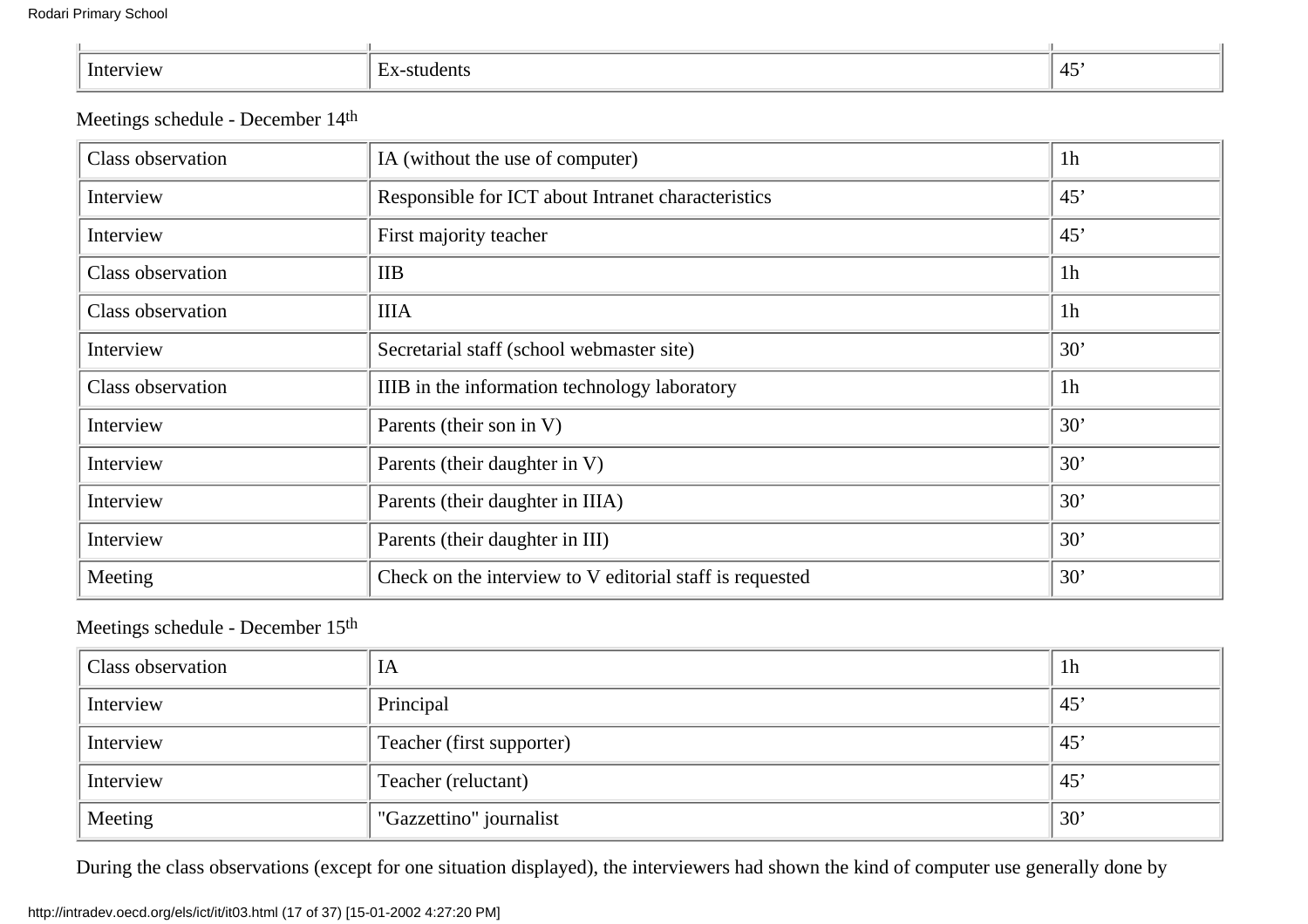<span id="page-17-0"></span>children or told about the projects documented on the site.

### [index](#page-0-0)

# APPENDIX B

ITIS Rodari – Udine - Italy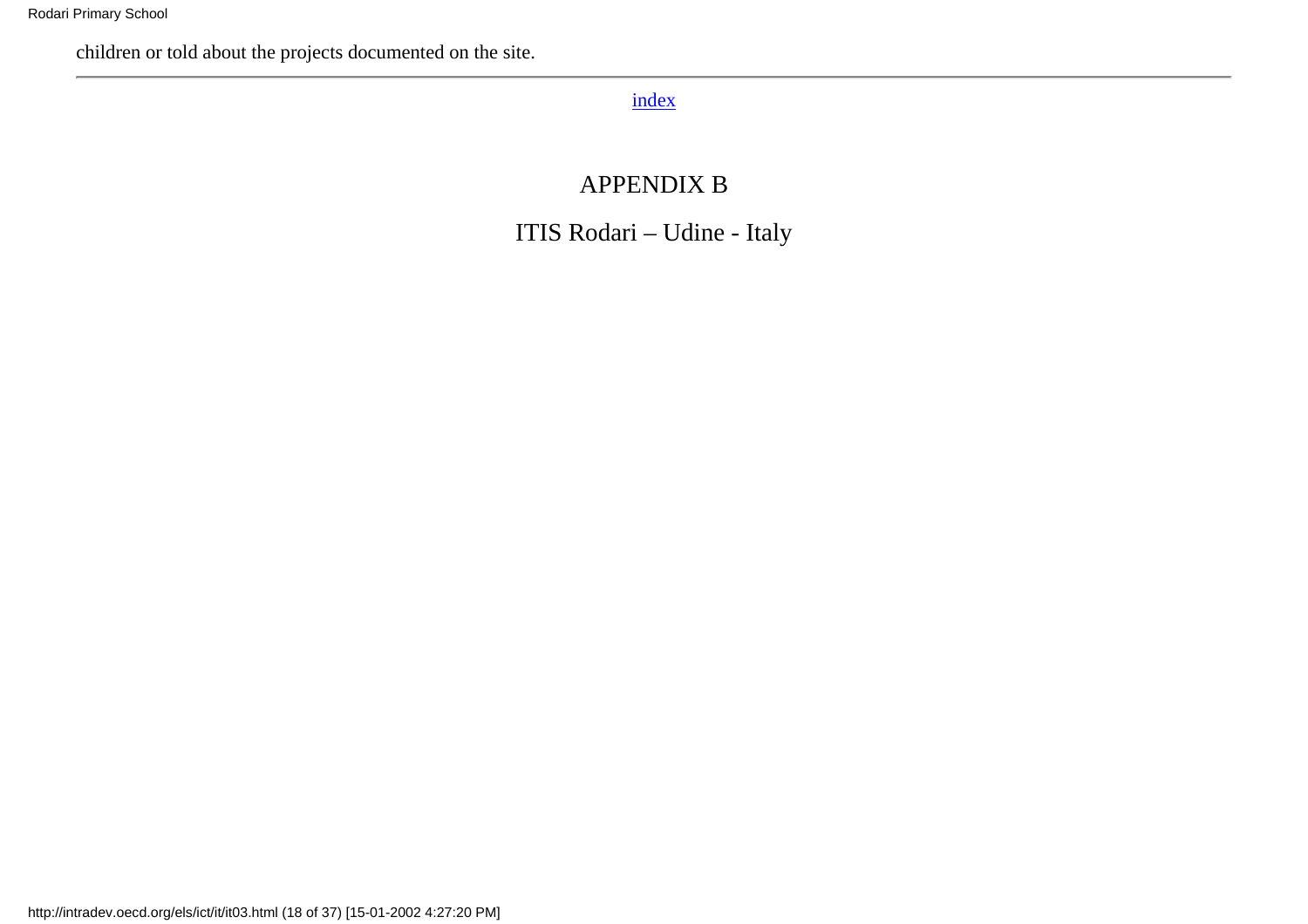

**Figure 1**: Per cent distribution of the answers to 1–8 questions concerning the teachers' familiarity with the computer use in different contexts. The situations were no response was given as regards to a specific application were not taken into account.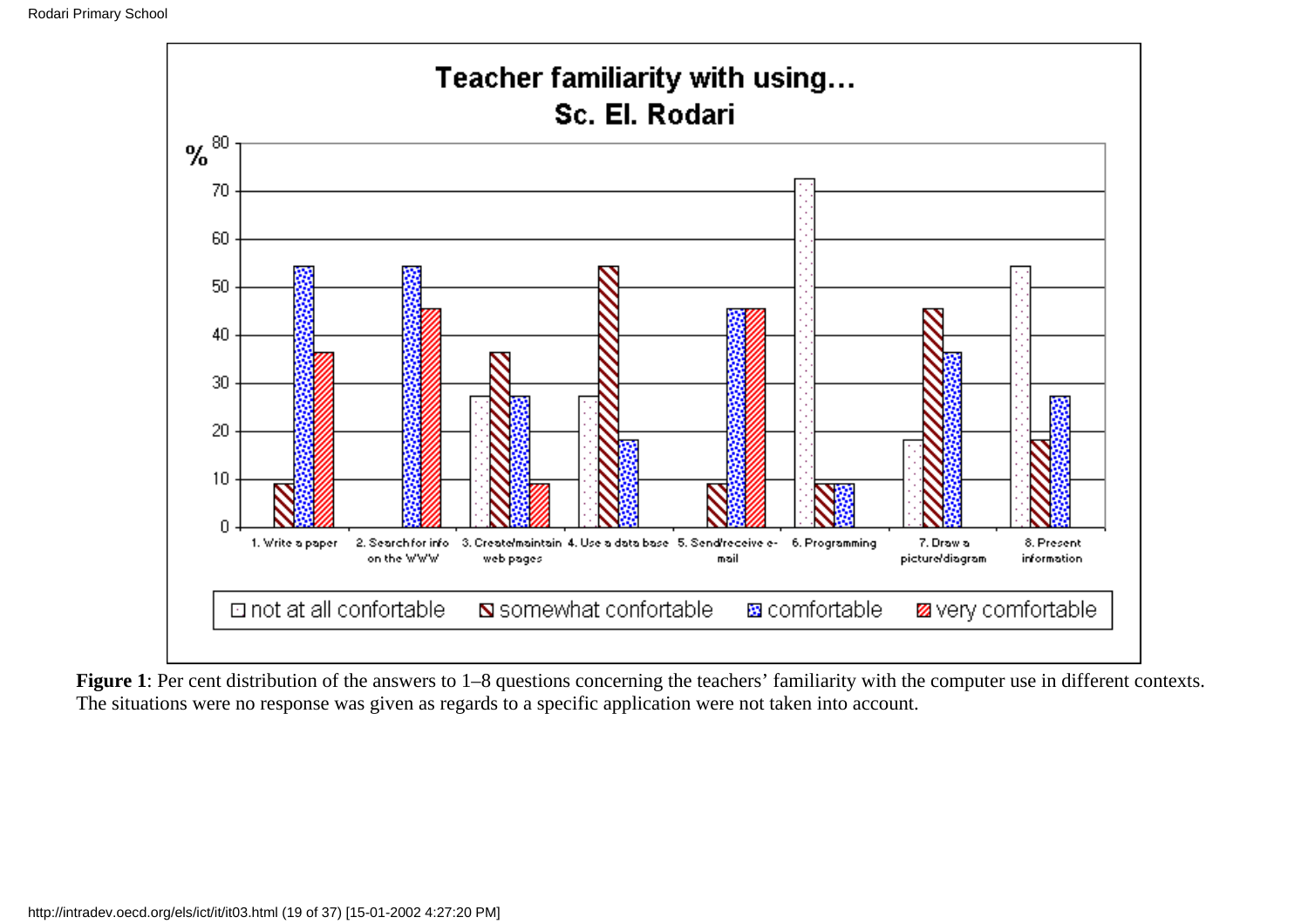

Figure 2: Per cent distribution of the answers to questions 9-19 concerning computer use by students in the class. The situations where no response was given as regards to a specific application were not taken into account.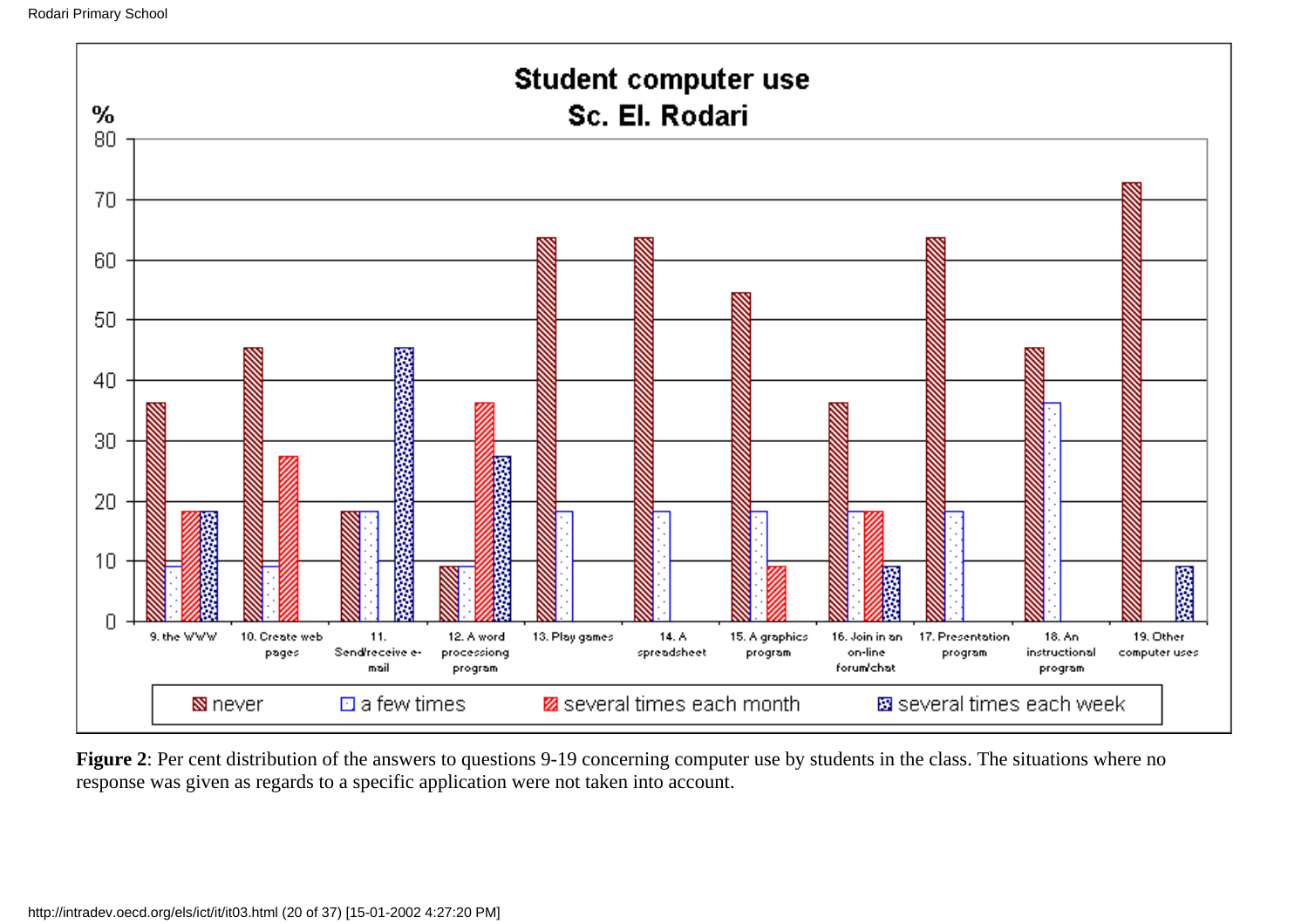

**Figure 3**: Relation between the familiarity of teachers with the computer (questions 1-8) and their use by students in classes (questions 9-19). The answers 1-8 were assigned a score form 0 to 3 for the possible values of answer (no familiarity, a little, enough, much). Furthermore, these scores have been weighted according to the statistic relevance pointed out by the answers to these questions (as shown in the histogram of fig. 13). The most frequent answers were assigned a double score. The bubble size indicates the datum frequency. The points lying in the 2<sup>nd</sup> and 3<sup>rd</sup> quadrant graphically display the poor knowledge and use of the computer by the teachers; which doesn't necessarily mean an obstacle to its use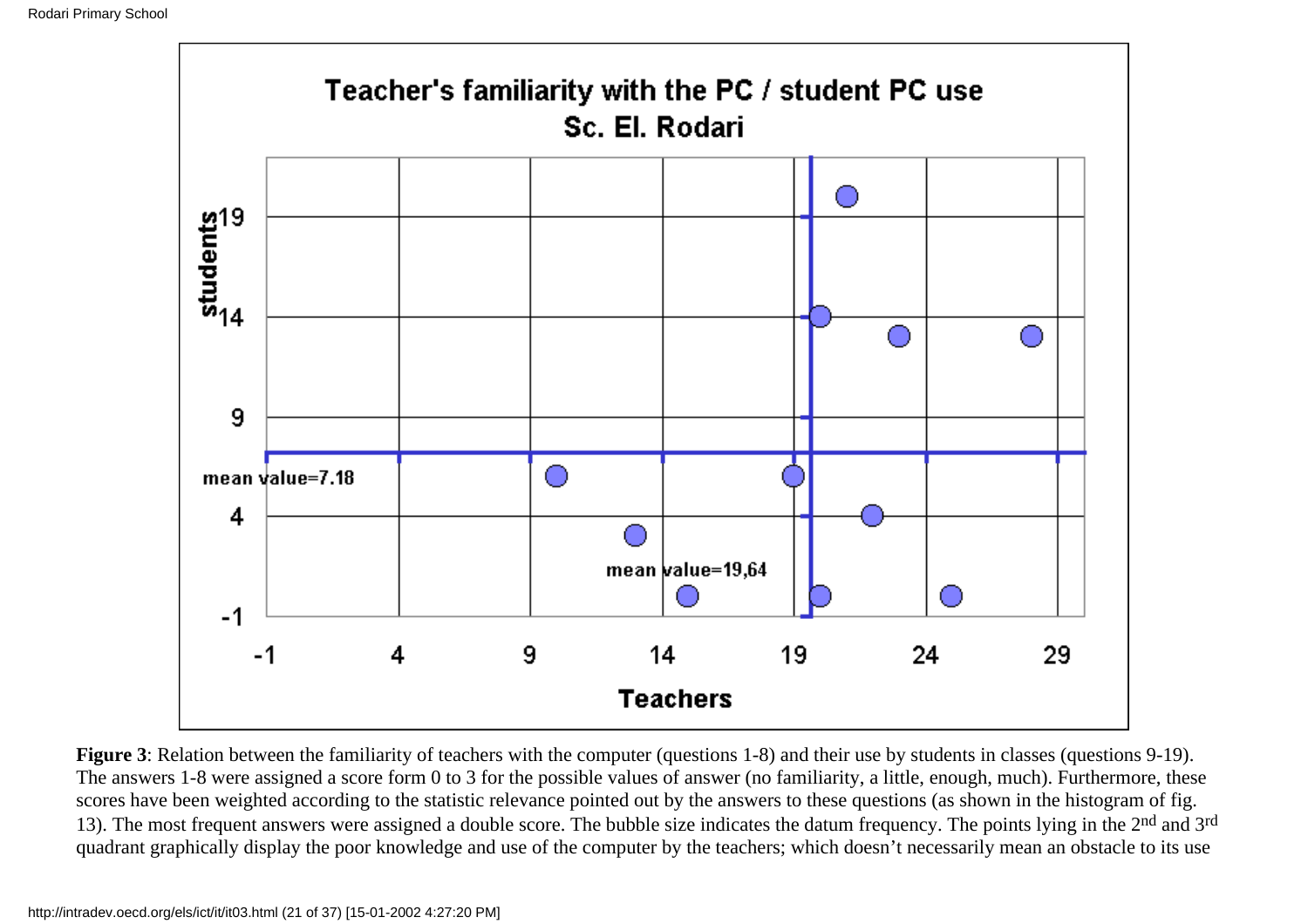suggested to the students in the class.



**Figure 4**: Per cent distribution of the answers to question 20 concerning the teachers' self-evaluation about their computer use skill (How would you rate your ability to use a computer? Choices are: good, fair, poor).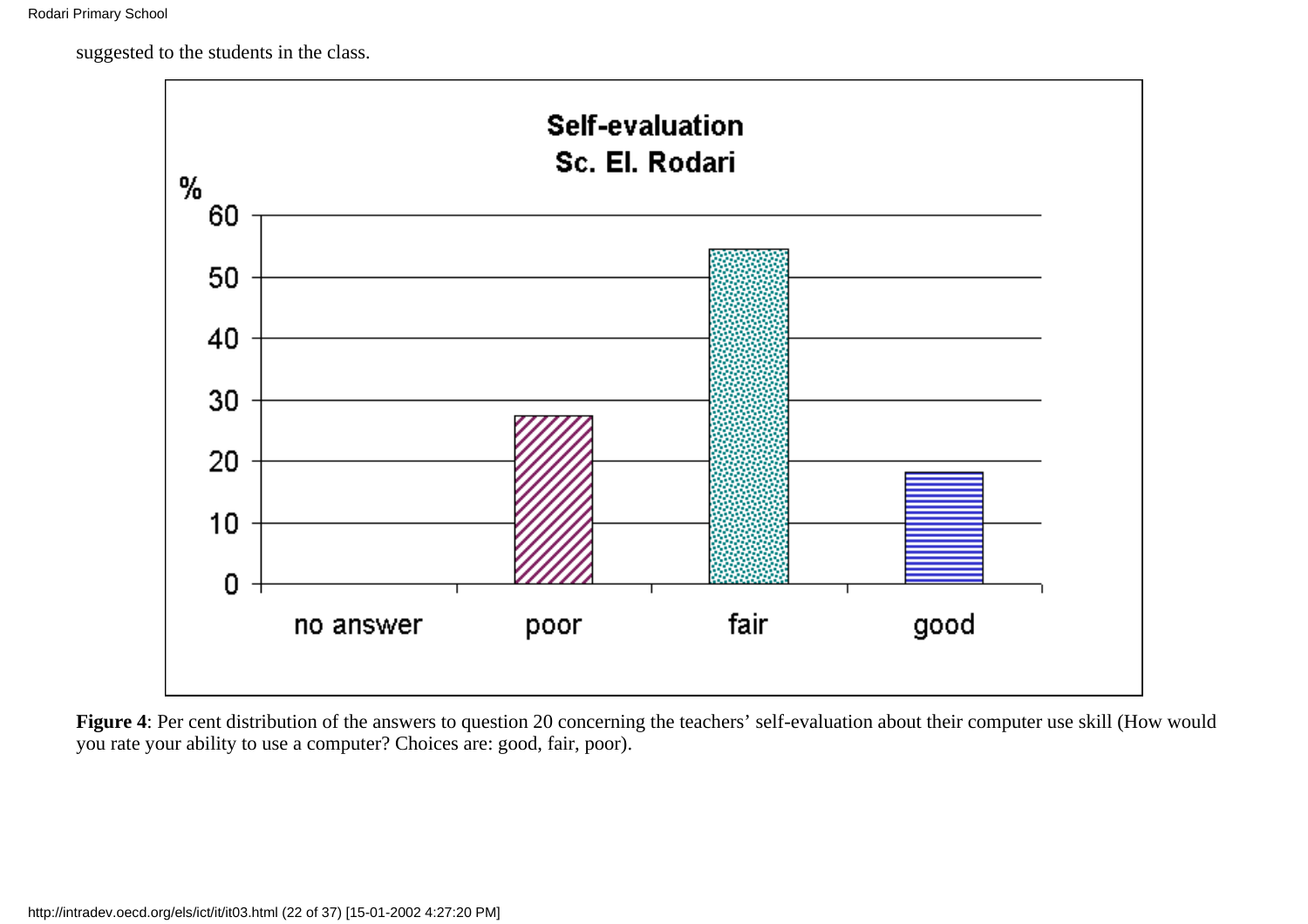

Figure 5: Per cent distribution of the answers to question 21 about the importance of computer use at the moment of students assessment. (Was student computer use ever evaluated for grading? Yes – No).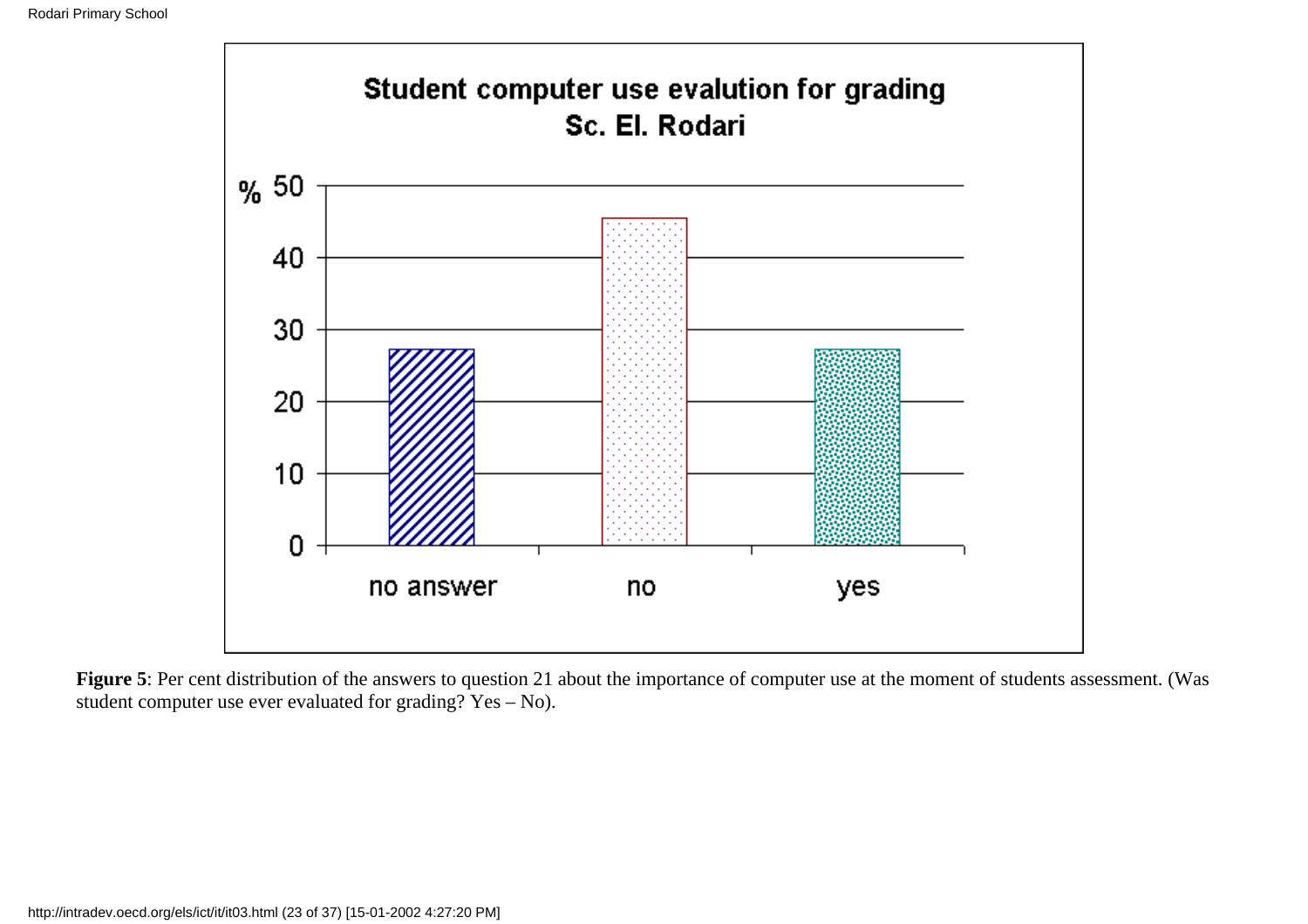

**Figure 6**: Comparison between ICT applications suggested to students in class (questions 9-19) and the computer work assessment in giving marks (question 21). On abscissa, 0 means lack of evaluation and 1 means evaluation. The sum of scores concerning the uses of computer suggested to students is on ordinate; their values range from  $0 =$  never or no answer to  $3 =$  many times per week.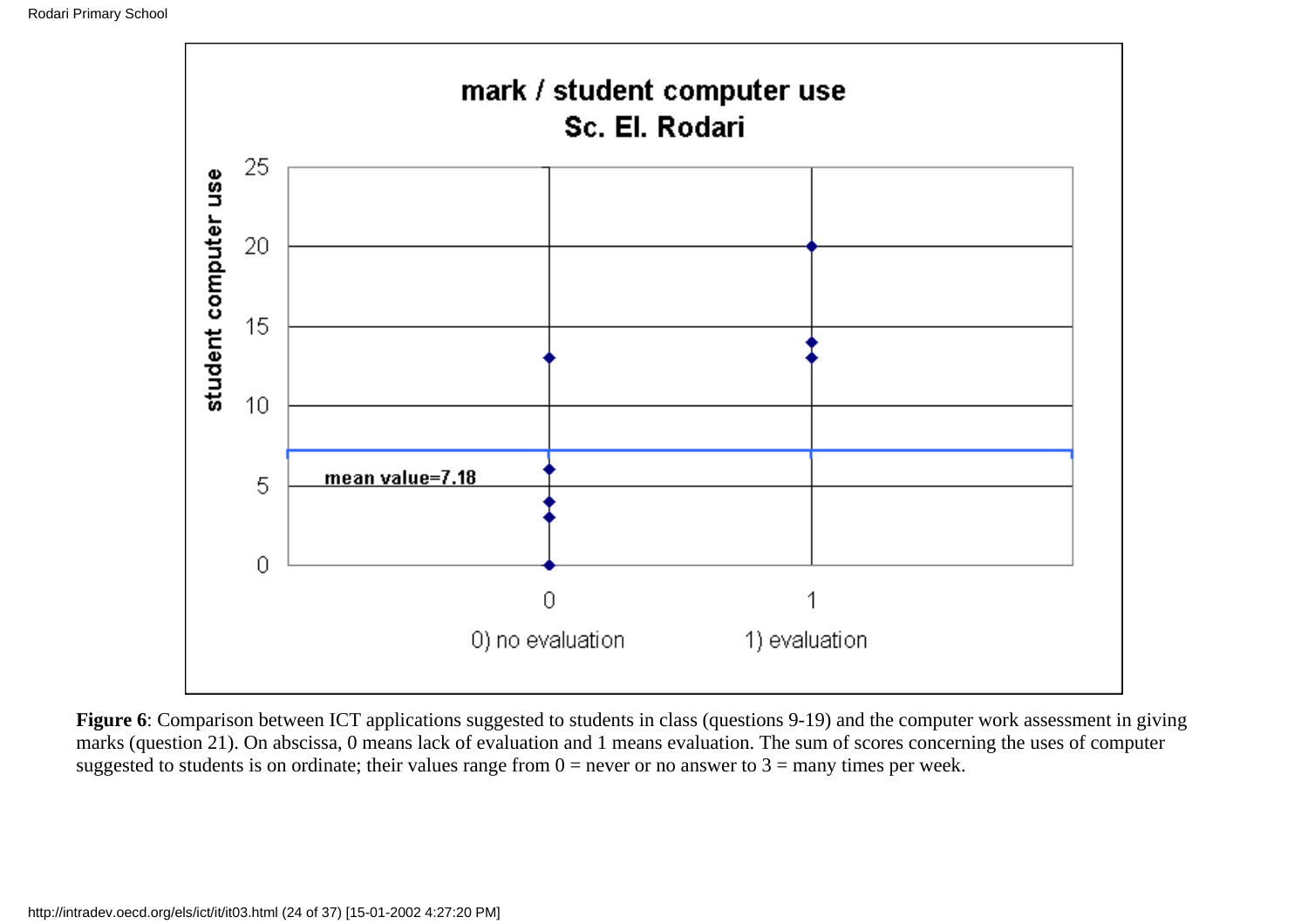

Figure 7: Per cent distribution of the answers to question 22 concerning the restrictions imposed by teachers as to the Internet access by students (if you assigned World Wide Web searching, how much freedom did you allow students in locating sites to visit?): no restrictions, some restrictions, designated sites only.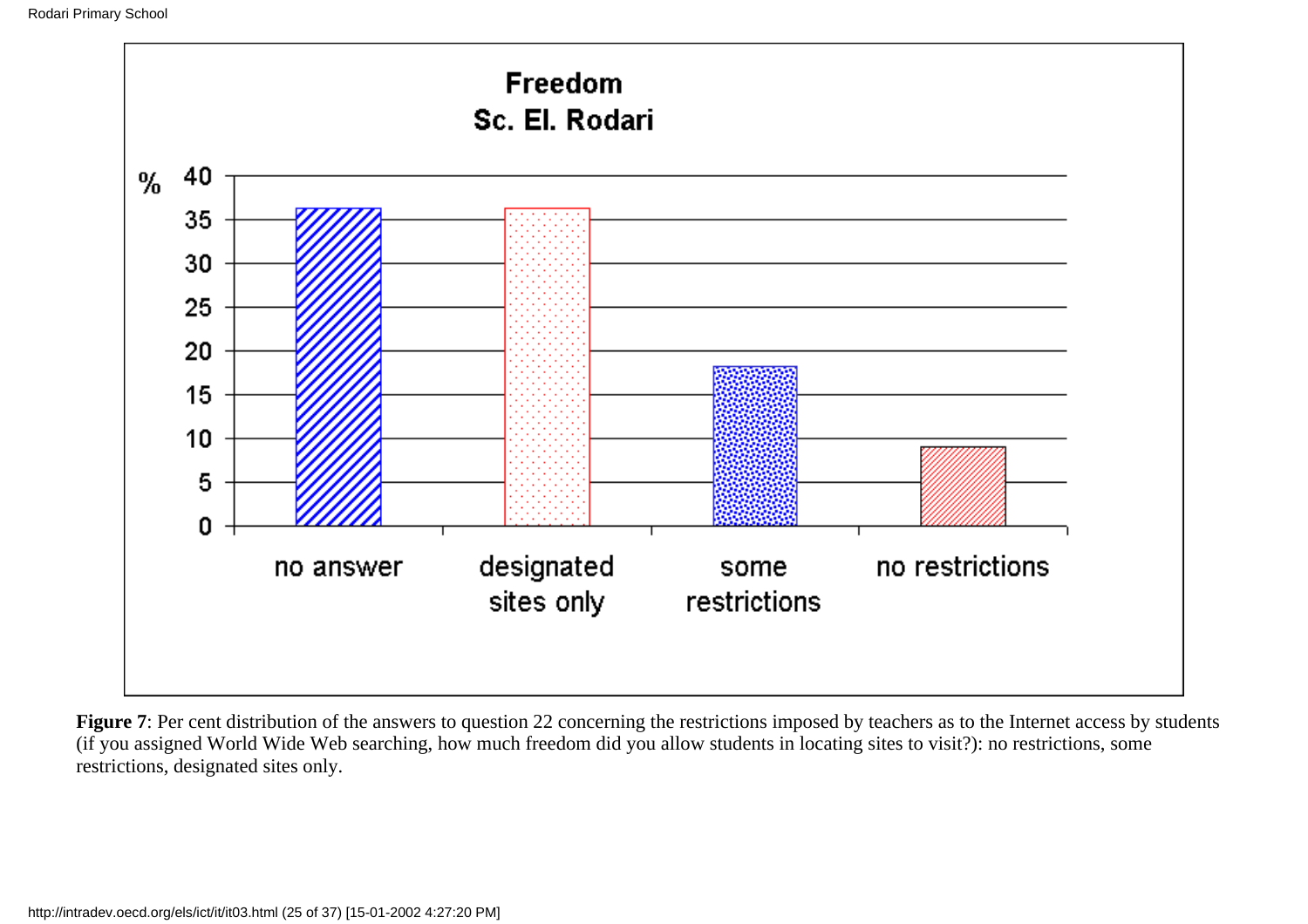

**Figure 8**: Per cent distribution of the answers to question 24: at what extent computer use is directly related to the didactic planning (what portion of the computer use in your classes was directly related to the course content): all, most, some, very little.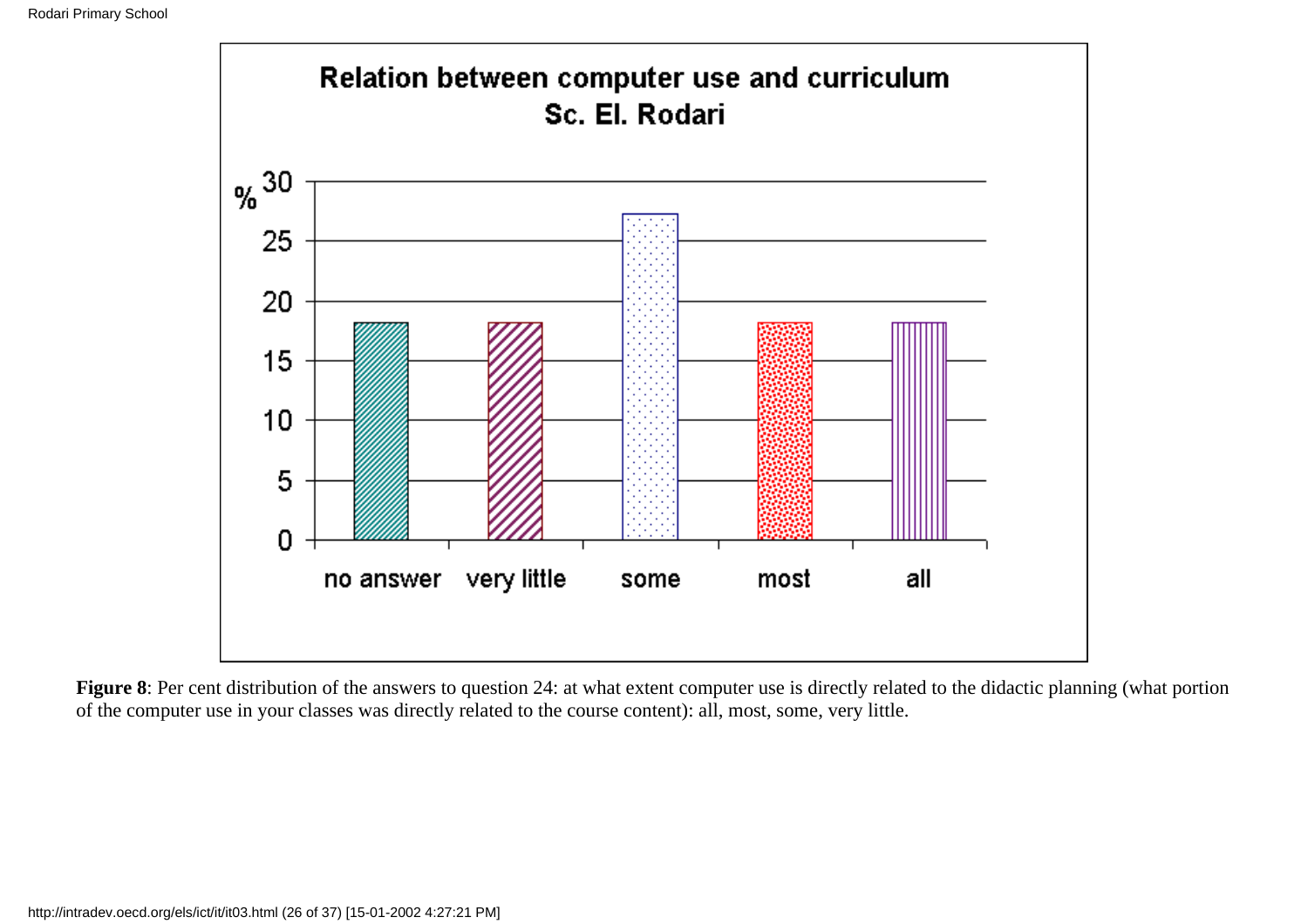

**Figure 9**: Comparison between ICT applications suggested to students in class (questions 9-19) and their correlation with curriculum (question 24). The answers concerning ICT integration in curriculum are given on abscissa. Values range from  $0 =$  no answer,  $1 =$  very little to  $4 =$ completely. The sum of the scores given to answers 9-19 is on ordinate, that is  $0 =$  never and  $3 =$  many times per week. The bubbles size shows the frequency (the number inside the bubble) of the given value. The sum of these frequencies corresponds to the number of teachers who have answered the questionnaire.

The points are mainly arranged in the first and third quadrants thus suggesting a positive correlation between ICT integration in curriculum and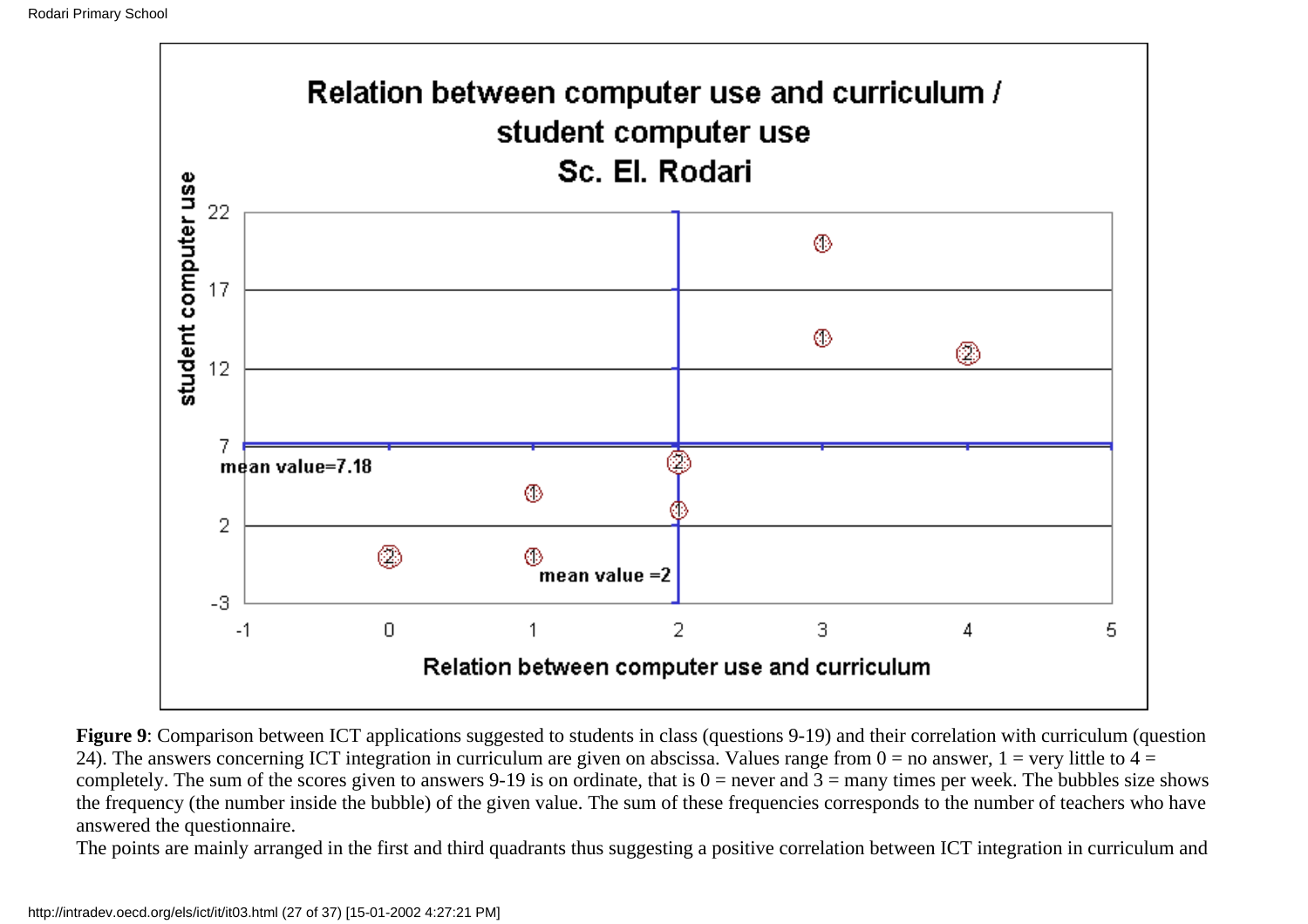variety of the uses proposed to students in class.The absence of points in the second quadrant is probably due to the fact that the school pupils are little and the use of computer is always suggested and guided by teachers.



**Figure 10**: Comparison between computer use assessment in the assignment of marks (question 21) and link between computer use and didactic planning (question 24). The presence or absence of assessment are shown on abscissa (yes/no =  $1/0$ ), while on ordinate the values range from  $0 =$ no answer,  $1 = \text{very little, up to } 4 = \text{completely.}$  The bubble size shows the frequency of the given value. The sum of the values given in the bubbles correspond to the number of the answers obtained. As we have already seen in Figure 6, the higher number of values corresponds to an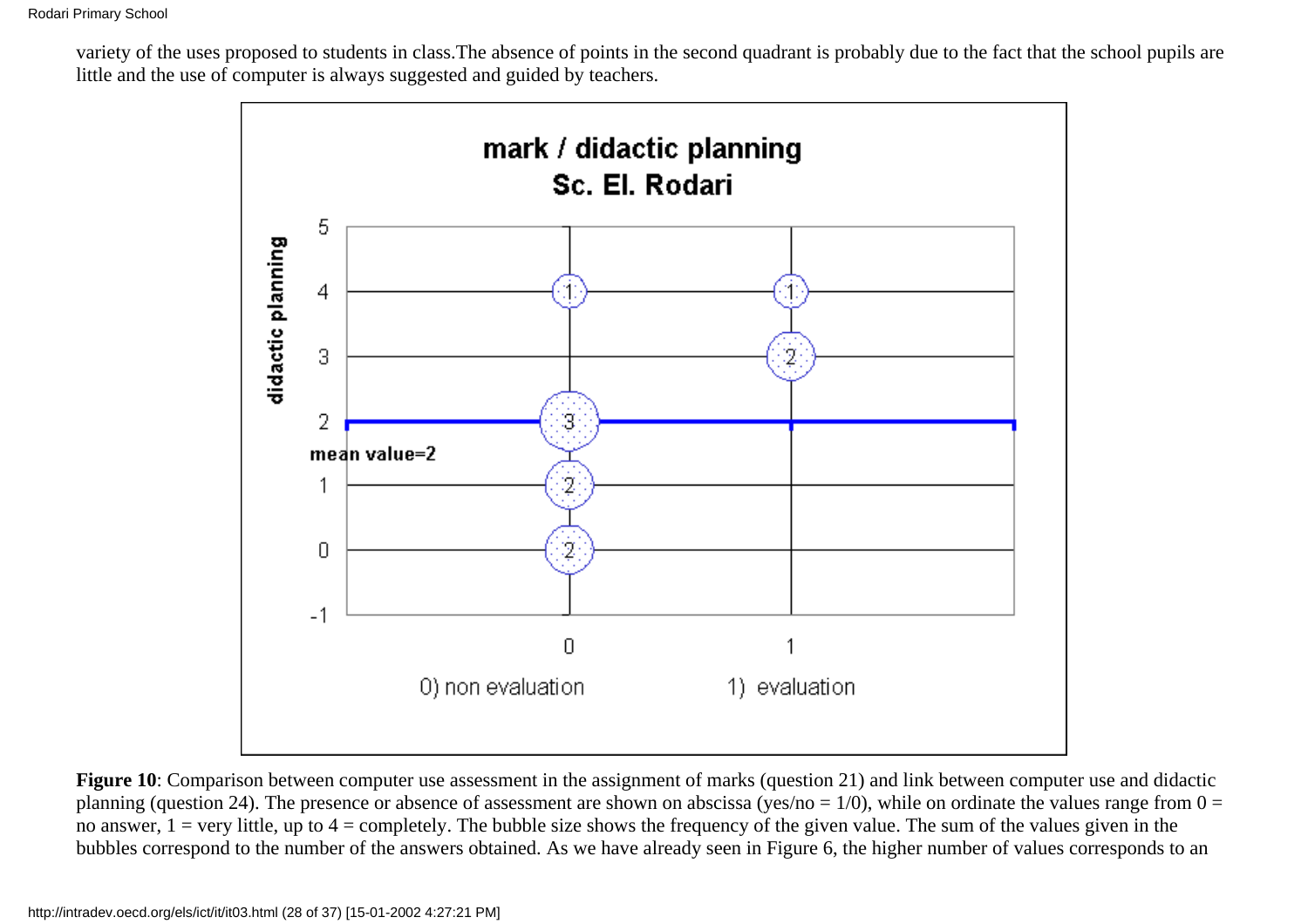absence of computer use assessment. This could mean that information technology is not a teaching subject but only one of its tools.



Figure 11: Per cent distribution of the answers to question 25 concerning the individual computer use by students in the class (what portion of the computer use that you assigned was done by students individually?): all, most, some, very little.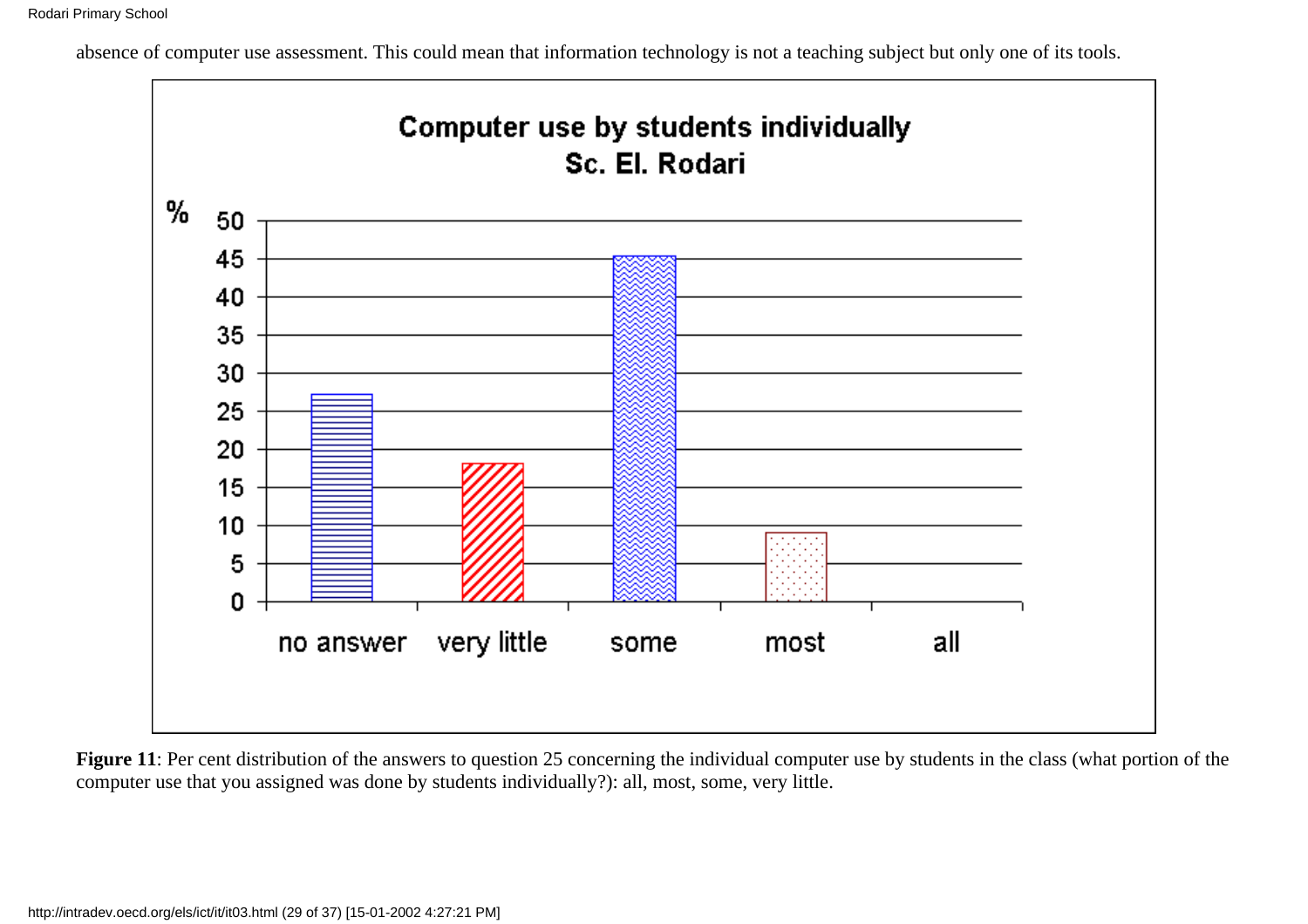

**Figure 12**: Per cent distribution of the answers to question 26 concerning the teachers' computer use at home to prepare their lessons (how often did you use a computer at home for preparing for teaching?). Only two alternatives are possible; even on the basis of the interviews, the absence of response was interpreted as corresponding to the fact that many teachers complained of not having a computer at home, while those who have a computer, have bought it to work better at school.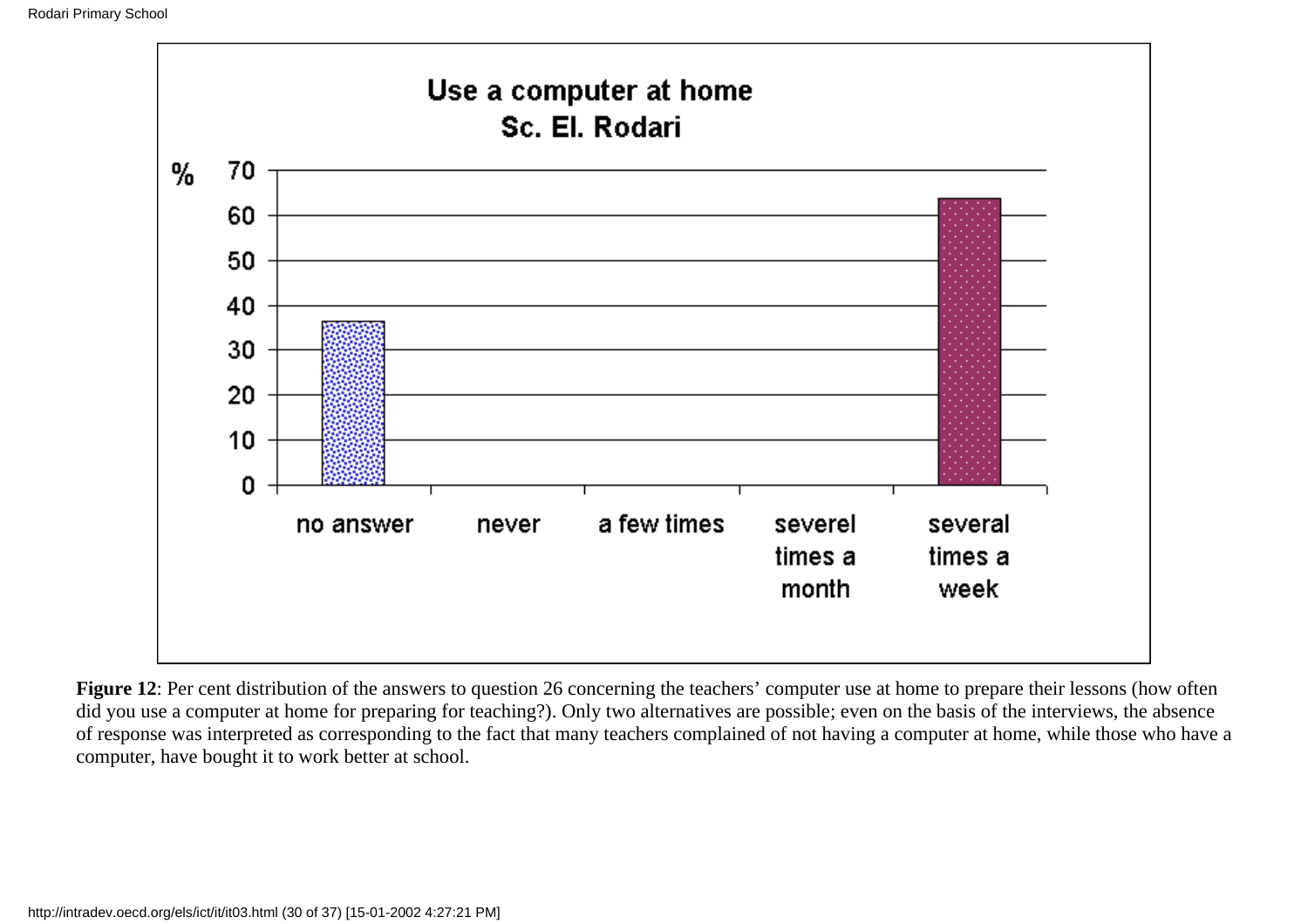

**Figure 13**: Per cent distribution of the answers to the question about ICT activities by teachers within their professional training courses (question 27 and 29) or about their work with the classes (questions 23, 28).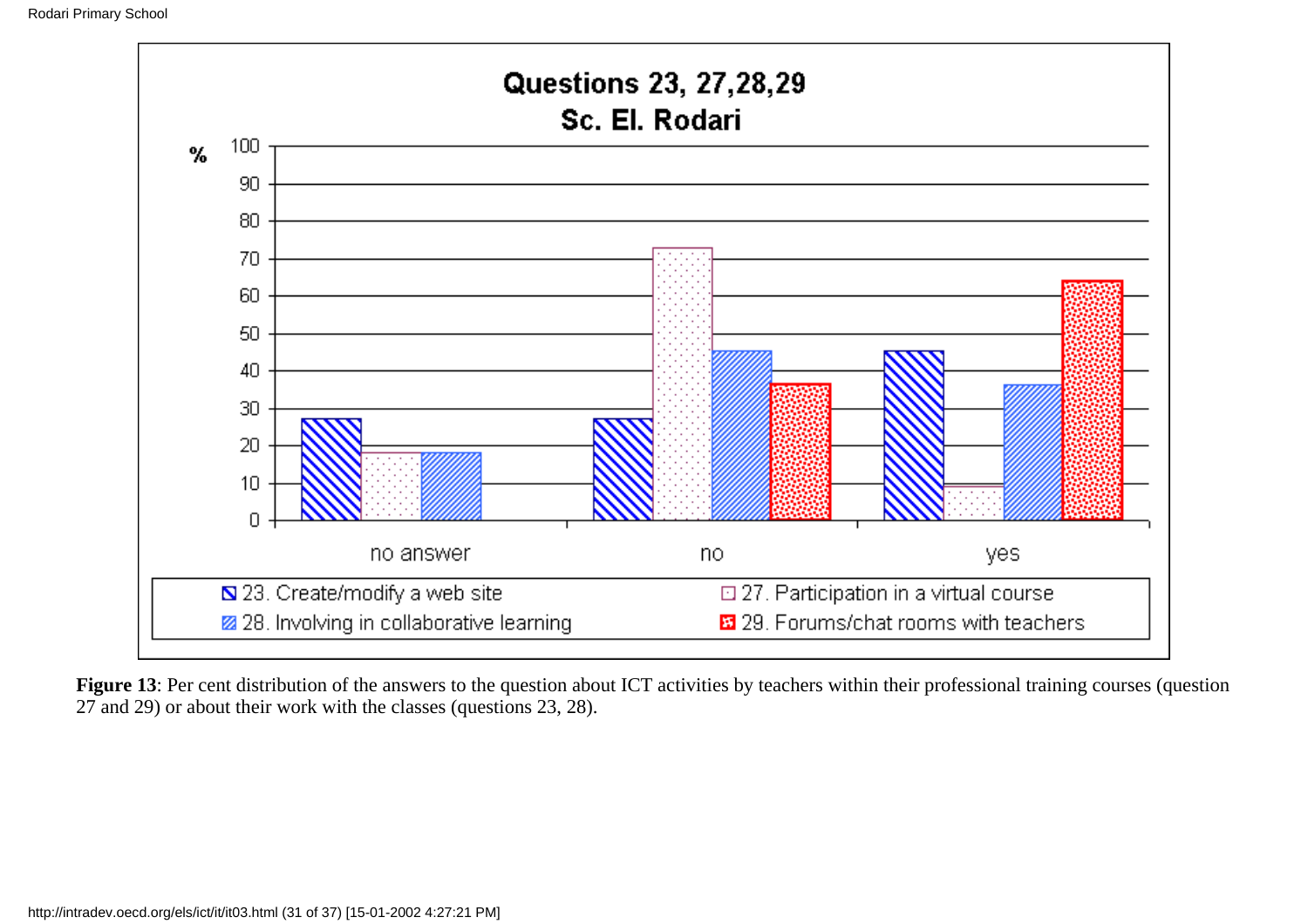

Figure 14: Per cent distribution of the answers to question 30 concerning the daily e-mail messages received by teachers (how many e-mail messages total do you send each day on average).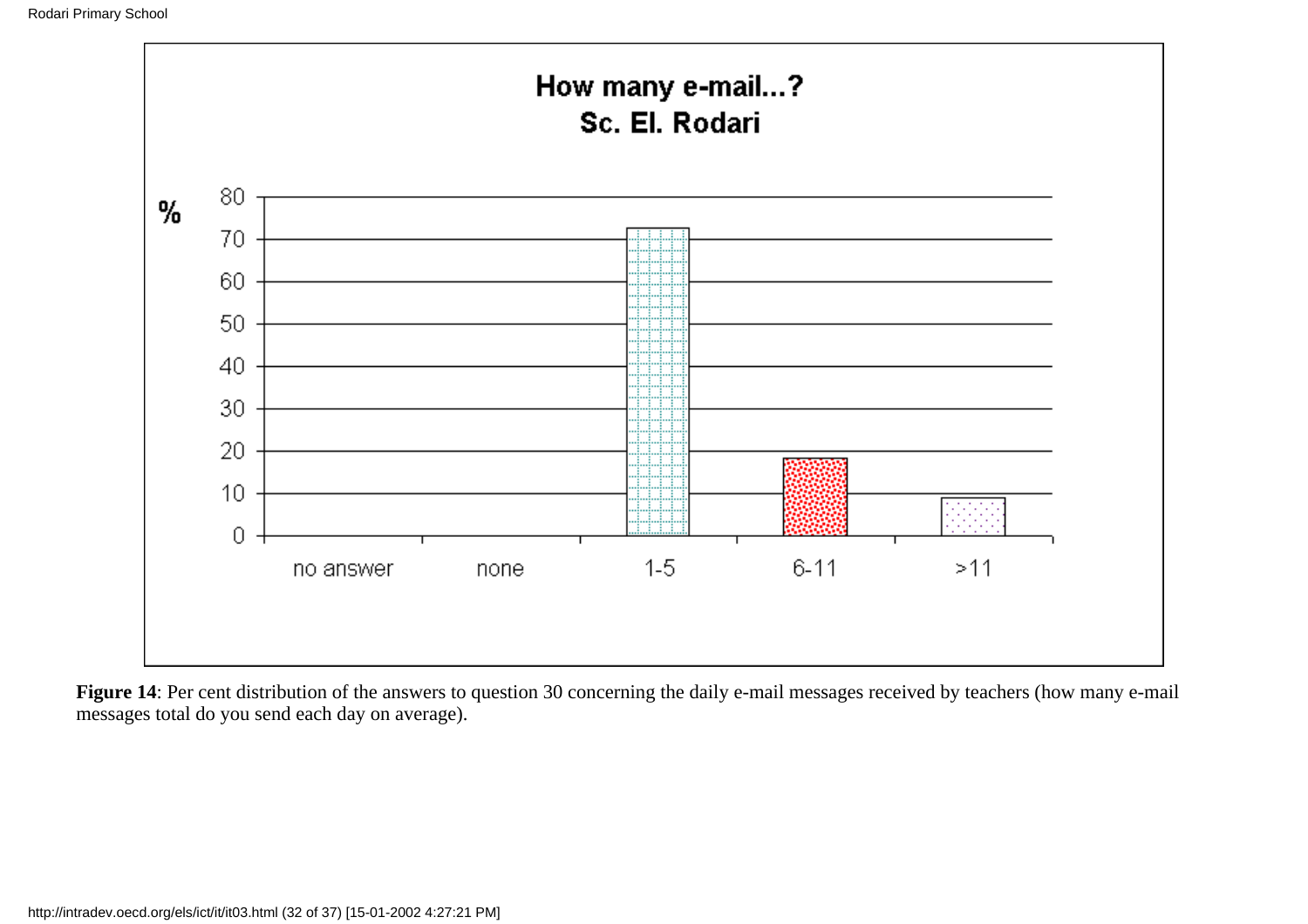

**Figure 15**: Per cent distribution of the answers to 31a–f questions concerning the teachers' technical skills and uses. The questionnaire suggested to answer giving a score from 1 to 5.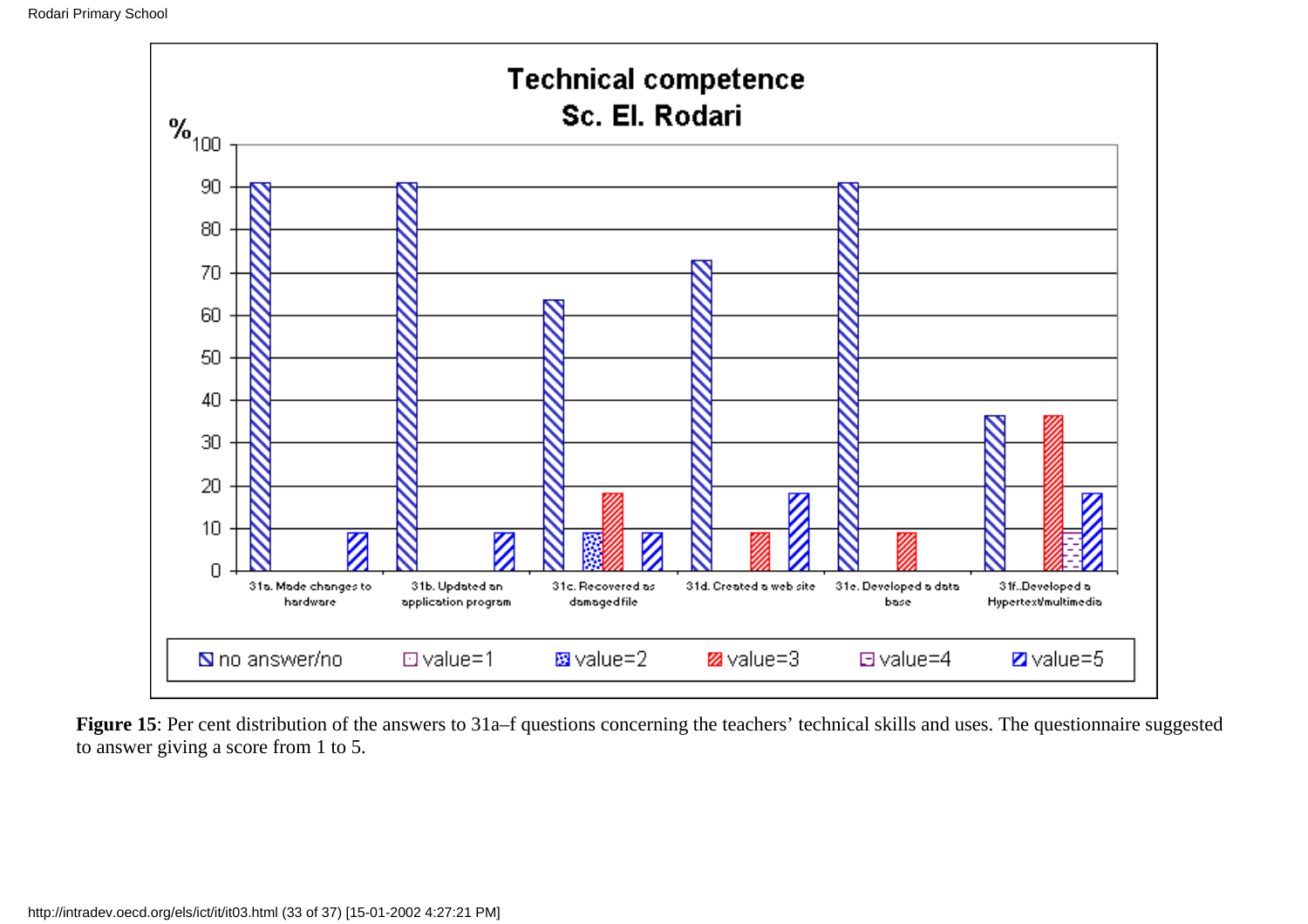

**Figure 16**: Relation between the technical competence and experience of teachers in the computer use (question 31a–f) and its use by students in classes (question 9-19). The bubbles size shows the frequency of the value which is also indicated by the number inside each bubble. The sum of these numbers corresponds to the answers obtained. On ordinate, there is the sum of the points given to the answers 9-19. The score for each question ranges from  $0 =$  never or no answers to  $3 =$  more times per week. On abscissa there is the weighted sum of the answers concerning the teachers' competence. The "weight" is obtained by an analysis of frequency of the answers 31a – f (fig. 15). The answers to questions 31b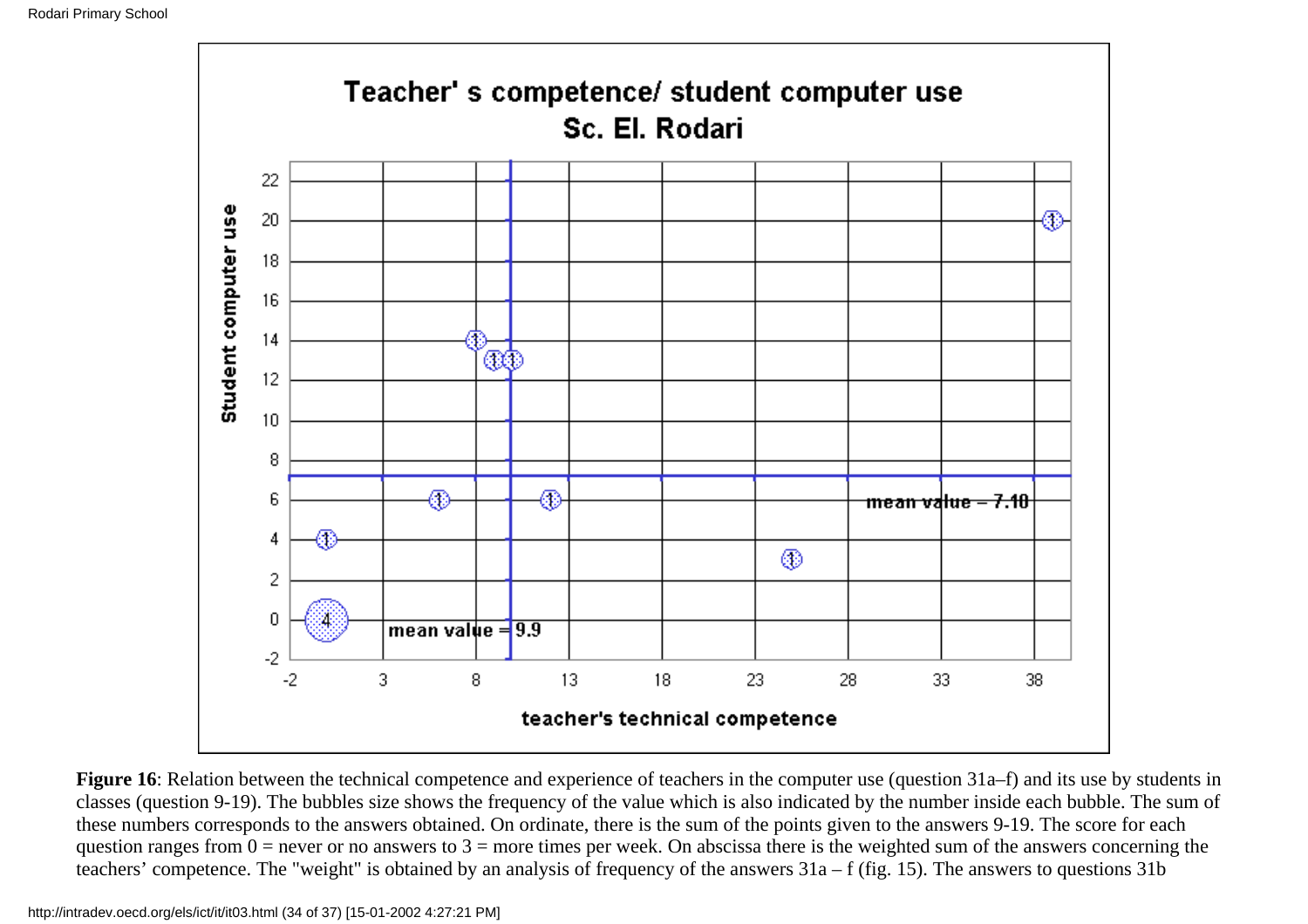("updated an application program – word processor, graphics program, etc.), 31d ("created a web site") and 31f (developed a hypertext, a multimedia with your class", a special question added by the Italian research group) have a double weight. As a whole, the questionnaire answers are few (though corresponding to 41% of the school teachers); the evaluation of this graph is therefore a little ambiguous, even though some characteristics are well recognizable: the point on the left above, completely isolated from the other ones can not correspond to nothing but the answer of the person responsible for ICT whose important role in the school is unanimously recognised*.*

### *[index](#page-0-0)*

# Appendix C

# G. Rodari Primary School – Udine - Italy

<span id="page-34-0"></span>Rodari school is fairly known at a national level for the experimentation it carried out. Persons responsible for ICT provided us with a wide press review of the latest articles published. Most of them were published in local newspapers; one of them was issued, on 21st May 1995, in the scientific pages of "L'Unità", an important national newspaper; (the article "Online school: the original initiative of teachers and students: the "Formicaio", a BBS born in Udine three years ago" was written by Antonella Marrone).

In 1997-98 the school was the subject of another national research promoted by IBM Italy. The research results, edited by S. Bagnara; F. Butera; A. Failla, are gathered in a book: *Scuole con il computer: professioni e tecnologie nella scuola che cambia (Schools equipped with computers: professions and technologies in the changing school)* Milano, Etas libri, 1998. The research aimed at *identifying successful systemic contexts (i.e. integrated models of objectives, technology, organisation, professionalism) and efficient processes (ways of introduction, diffusion and training which had turned up to be sound) playing a positive role in the efficiency, quality and spreading of the new multimedia technologies* (F. Butera, work quoted).

After three years, the description presented in that research is confirmed: its system of organisation based on the expansion of communication processes and on exchange of knowledge is the heart of the reform taking place at Rodari.

*The school has often supported educational animation activities and projects to promote the use of ICT at school; in particular, Rodari's classes have often been invited to take part in the web school activities. The Telecom division has built a rich reference site, sponsored by the Ministry of Education, for those schools which are active in the ICT didactic use.*

[The school site](http://www.formicaio.it/rodari) contains plenty of materials about projects (both in progress and carried out), initiatives and the school everyday life. From the site it is possible to download the "Piano dell'Offerta Formativa" (Training Offer Plan) which is nowadays the standard presentation document of all the Italian schools. The [online "POF"](http://www.formicaio.it/rodari/info/pof99.html) is still referred to last year, but it is pointed out that the projects presented are valid for the following year as well.

On the site it is also possible to consult the tabloid, even the back copies, to read the thought of the day and to see the drawing of the day. This site is continually updated (even more times per day and during holidays, too). Little compositions and drawings are put in Intranet directly by children; those ones to be published on the Internet site are then selected by the tabloid editorial staff or the webmaster. A guests' register (immediately before Christmas holidays, that is the first message dates back to December 25th 2000) has been recently introduced and is used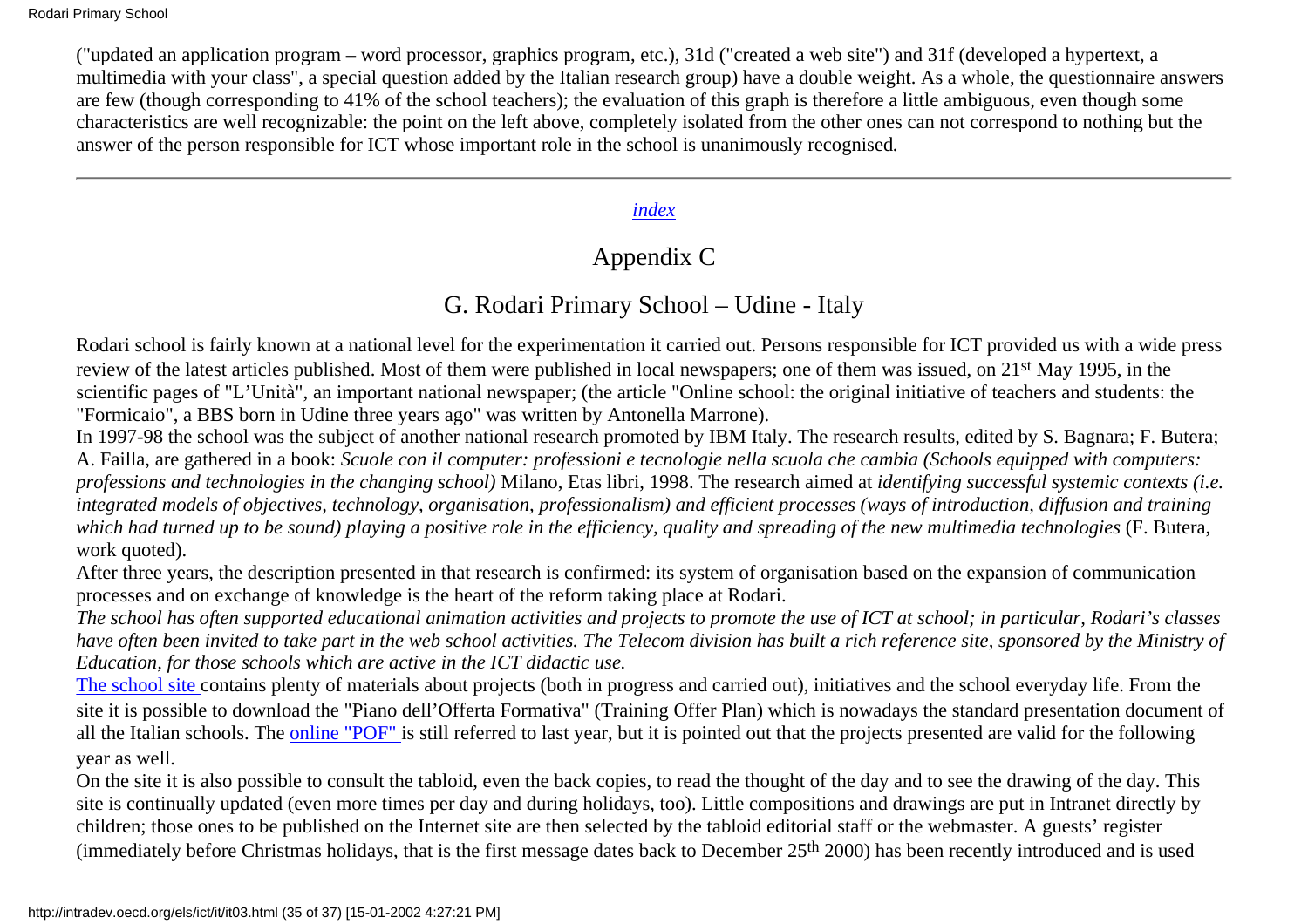even by the school children to send their messages from home.

The most pleasant site section is the net poll one: periodically, children are requested to vote about different subjects; the format showing the alternatives among which they can choose also offers some space to write short notes about the reason of the choice. More general results and reasons are published at the end of the survey. All the teachers collaborate introducing the net poll even to the youngest children who can not read yet. Thus, lively discussions and forecasts about what turns out to be the most voted one animate the meetings of children belonging to different classes.

Forums and documentation about the projects under way can be seen only through Intranet because they are considered as working tools within the school.

#### [index](#page-0-0)

<span id="page-35-0"></span><sup>1</sup>F. T. Altan is a well-known Italian illustrator and cartoonist, author of many famous characters for childhood publishing and for politic satire.

[back](#page-2-0)

<span id="page-35-1"></span>2Gianni Rodari *Grammatica della fantasia: Introduzione all'arte di inventare storie* (The Grammar of Fantasy: Introduction to the Art of Inventing Stories), Turin, Einaudi 1973.

#### [back](#page-2-1)

<span id="page-35-2"></span><sup>3</sup>A teaching district is a group of compulsory schools, primary and secondary schools, with only one administrative and executive management. Some criteria for rationalising schools' distribution on the territory favoured the gathering of more schools that earlier were independent because they were more numerous. 600 students represent the minimum amount within teaching districts. With the current reform of school system districts will comprise also secondary schools, that is to say until the 7<sup>th</sup> year of compulsory school.

[back](#page-4-1)

<span id="page-35-3"></span>4Friuli region is one of the first few regions with special autonomy in Italy. This is due to the peculiarity of the culture of this border region whose language and tradition are protected even within the development of national integration.

[back](#page-8-0)

<span id="page-35-4"></span>5Lev Semenovich Vygotsky *Pensiero e linguaggio (Thought and speech)*, Florence, Giunti and Barbera, 1976.